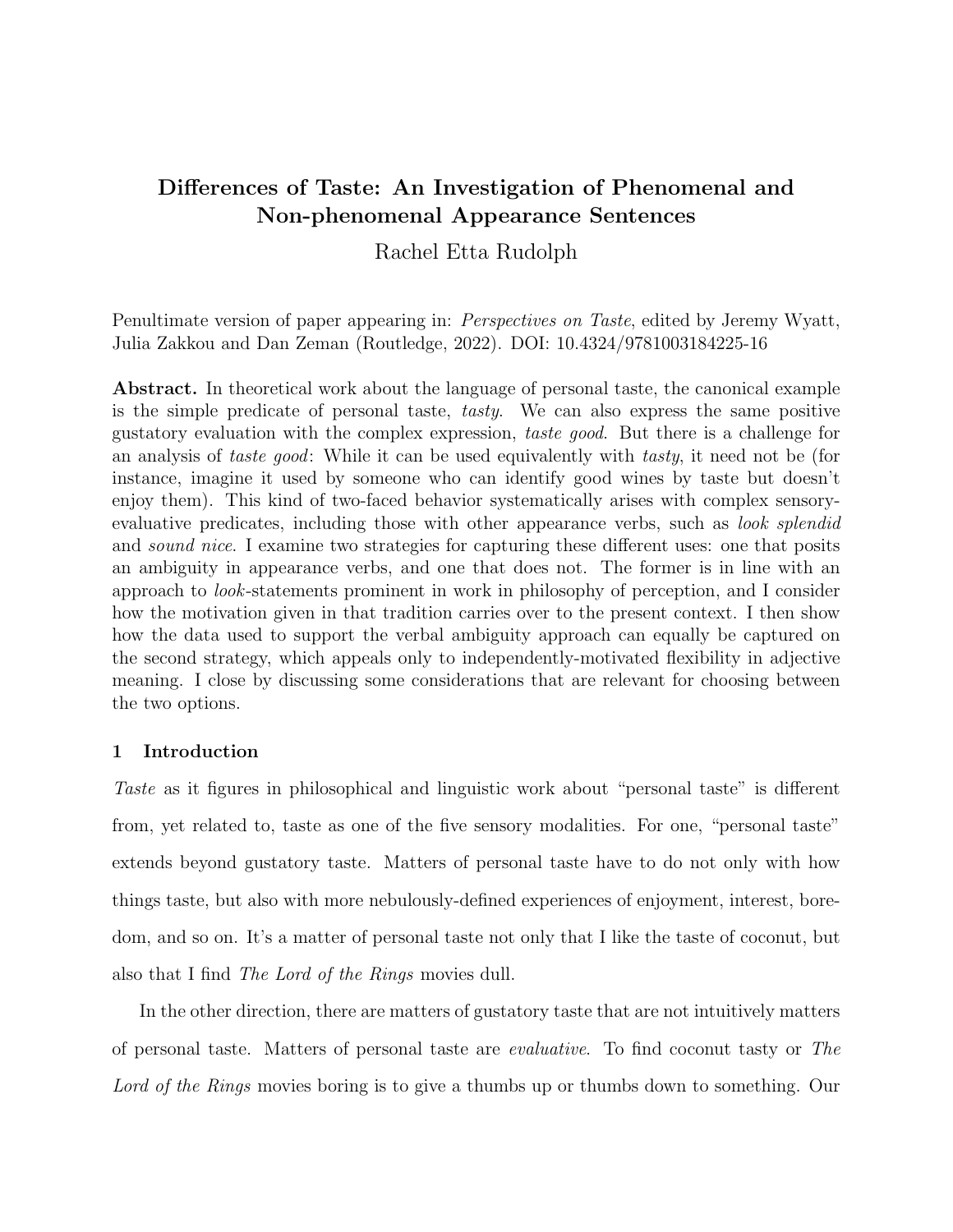personal tastes are a matter not solely of experiencing things, but of experiencing them in a valenced way. When someone asks about your "tastes" they're asking about your likes and dislikes. If some dish tastes to you like it contains no salt, that has to do with how it tastes in the gustatory sense. But it seems not to be a "matter of personal taste".

There is, of course, an overlap. Key examples of matters of personal taste are what one finds tasty or disgusting — clearly also matters of gustatory taste. We have a variety of linguistic constructions for getting at this intersecting area. We can use canonical predicates of personal taste (PPTs) such as *tasty* and *disgusting*.<sup>[1](#page-1-0)</sup> We can also use complex expressions that make the gustatory element more explicit, such as taste good and taste gross.

Note that matters of personal taste that aren't also matters of gustatory taste cannot be expressed with such complex predicates containing the verb taste: I can't express my boredom with The Lord of the Rings by saying that it tastes dull or anything similar. This observation seems so obvious that it's hardly worth stating. But it brings out the distinctiveness of talk about gustatory taste as compared with matters of personal taste of the broader evaluative kind. My starting point in the present paper will be the language of gustatory taste (as well as the other sense modalities), and challenges that arise from its combination with evaluative vocabulary. Throughout, I will also draw connections with discussion of appearance language, centering on look-sentences, from the literature in philosophy of perception.

There is a puzzle about complex gustatory-evaluative predicates, like taste good. As I'll show in section [2,](#page-3-0) while taste good can be used synonymously with the simple PPT tasty, it need not be. How, then, should we analyze taste good so as to predict its possible

<span id="page-1-0"></span><sup>&</sup>lt;sup>1</sup>The literature dealing with PPTs is large, and tends to center on two main phenomena and how they motivate relativist, contextualist, expressivist or other semantic and pragmatic theories: first, faultless disagreement (as well as, to a lesser extent, retraction) (e.g., Kölbel [2004,](#page-30-0) [Lasersohn](#page-30-1) [2005,](#page-30-1) [Stephenson](#page-31-0) [2007,](#page-31-0) [Stojanovic](#page-31-1) [2007,](#page-31-1) [Egan](#page-29-0) [2010,](#page-29-0) [Sundell](#page-32-0) [2011,](#page-32-0) [MacFarlane](#page-30-2) [2014,](#page-30-2) [L´opez de Sa](#page-30-3) [2015,](#page-30-3) [Anthony](#page-29-1) [2016,](#page-29-1) [Zeman](#page-32-1) [2017,](#page-32-1) [Wyatt](#page-32-2) [2018,](#page-32-2) [Zakkou](#page-32-3) [2019,](#page-32-3) [Kneer](#page-30-4) [2021\)](#page-30-4); second, the acquaintance inference (e.g., [Ninan](#page-31-2) [2014,](#page-31-2) [2020,](#page-31-3) [Anand and Korotkova](#page-29-2) [2018,](#page-29-3) Franzén 2018, [Kennedy and Willer](#page-30-5) [2016,](#page-30-5) [Willer and Kennedy](#page-32-4) [2020\)](#page-32-4). Work that addresses both issues include [Pearson](#page-31-4) [2013,](#page-31-4) [Dinges](#page-29-4) [2017,](#page-29-4) [Rudin and Beltrama](#page-31-5) [2019,](#page-31-5) Muñoz [2019.](#page-31-6)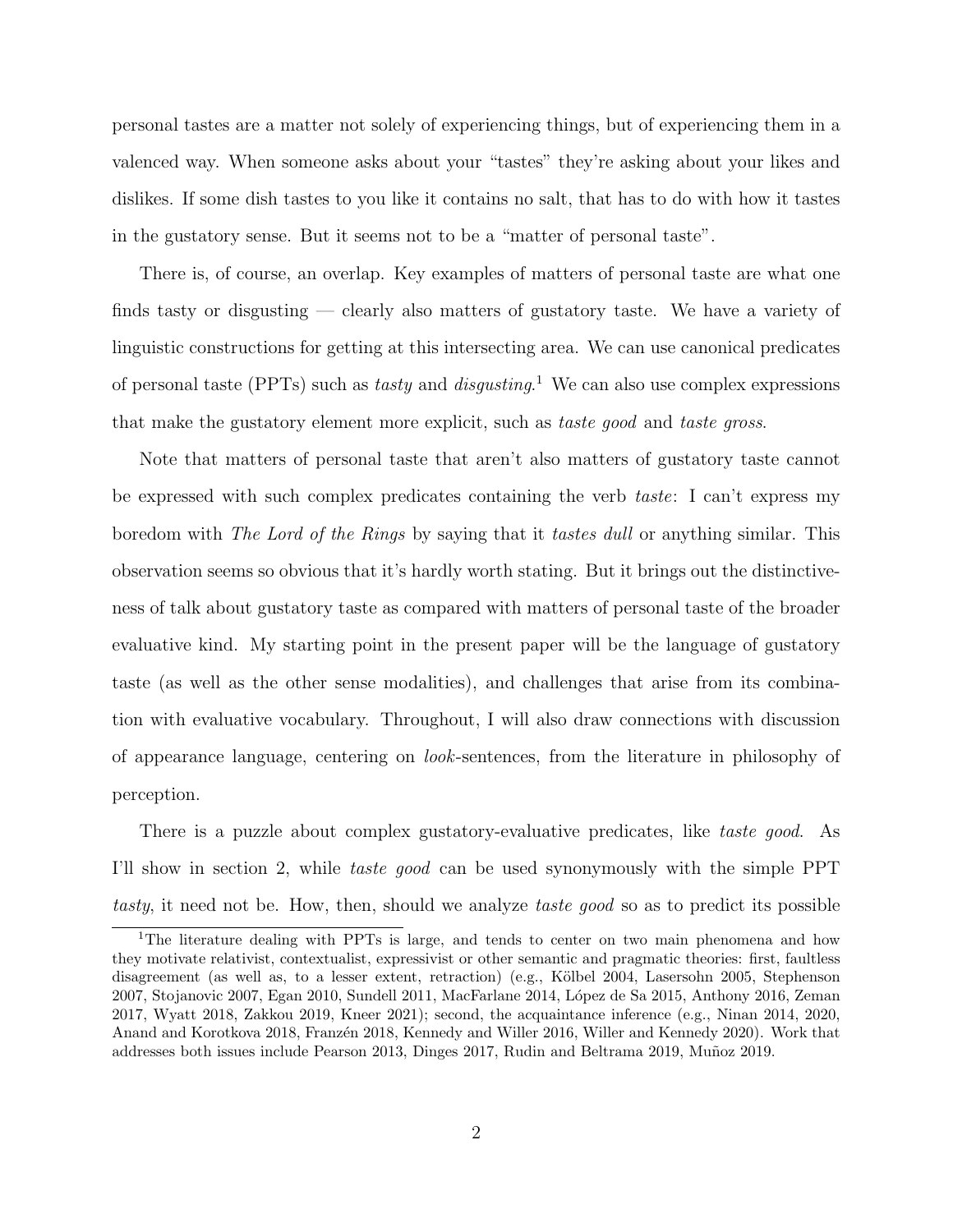interpretations? Similar questions also arise about the interpretation of sensory-evaluative predicates involving other appearance verbs, such as look splendid, smell bad, and so on. All of these constructions admit of apparently "phenomenal" as well as "non-phenomenal" readings.[2](#page-2-0) To give a rough initial characterization of the distinction, in phenomenal uses, a quality is attributed to the appearance: that something tastes good means that its taste is good; by contrast, in non-phenomenal uses, a quality is attributed to the stimulus based on its appearance: that something tastes good means that its taste suggests it to be good.

There are two main options for predicting these different readings. The first, which I'll discuss in section [3,](#page-6-0) is to posit an ambiguity in the appearance verb. I'll review how such a view has been motivated in previous literature, mostly by sentences with the verb look combined with non-evaluative adjectives, like red (e.g., [Chisholm](#page-29-5) [1957,](#page-29-5) [Jackson](#page-29-6) [1977,](#page-29-6) [Brogaard](#page-29-7) [2014,](#page-29-7) [2015,](#page-29-8) Glüer [2017\)](#page-29-9). Then, I'll show that motivation for an ambiguity in appearance verbs is, if anything, stronger from the sensory-evaluative predicates that I am focusing on. Then, I'll outline a verbal ambiguity analysis so that we can examine its workings more concretely.

In section [4,](#page-17-0) I'll turn to the second strategy for predicting the different readings of sensory-evaluative constructions: namely, by appealing to flexibility in the complement adjective. These evaluative adjectives on their own, even without any appearance language, are very complex. For one, they are gradable adjectives, giving rise to all the subjectivity, vagueness and context-dependence that has been identified in that domain [\(Barker](#page-29-10) [2002,](#page-29-10) [Kennedy](#page-30-6) [2007,](#page-30-6) among many others). Further, they are multidimensional gradable adjectives: Whether something is good depends on a variety of factors that may be combined and weighted in different ways, whereas whether something is tall (which is not multidimensional) simply depends on its height (e.g., [Sassoon](#page-31-7) [2013,](#page-31-7) [Kennedy](#page-30-7) [2013\)](#page-30-7). Finally, these adjectives are perspective-dependent [\(Lasersohn,](#page-30-1) [2005\)](#page-30-1), being used in different cases to ex-

<span id="page-2-0"></span><sup>&</sup>lt;sup>2</sup>The label "phenomenal" is based on [Jackson](#page-29-6) [1977,](#page-29-6) though, as I'll discuss below, my way of identifying such readings differs from his.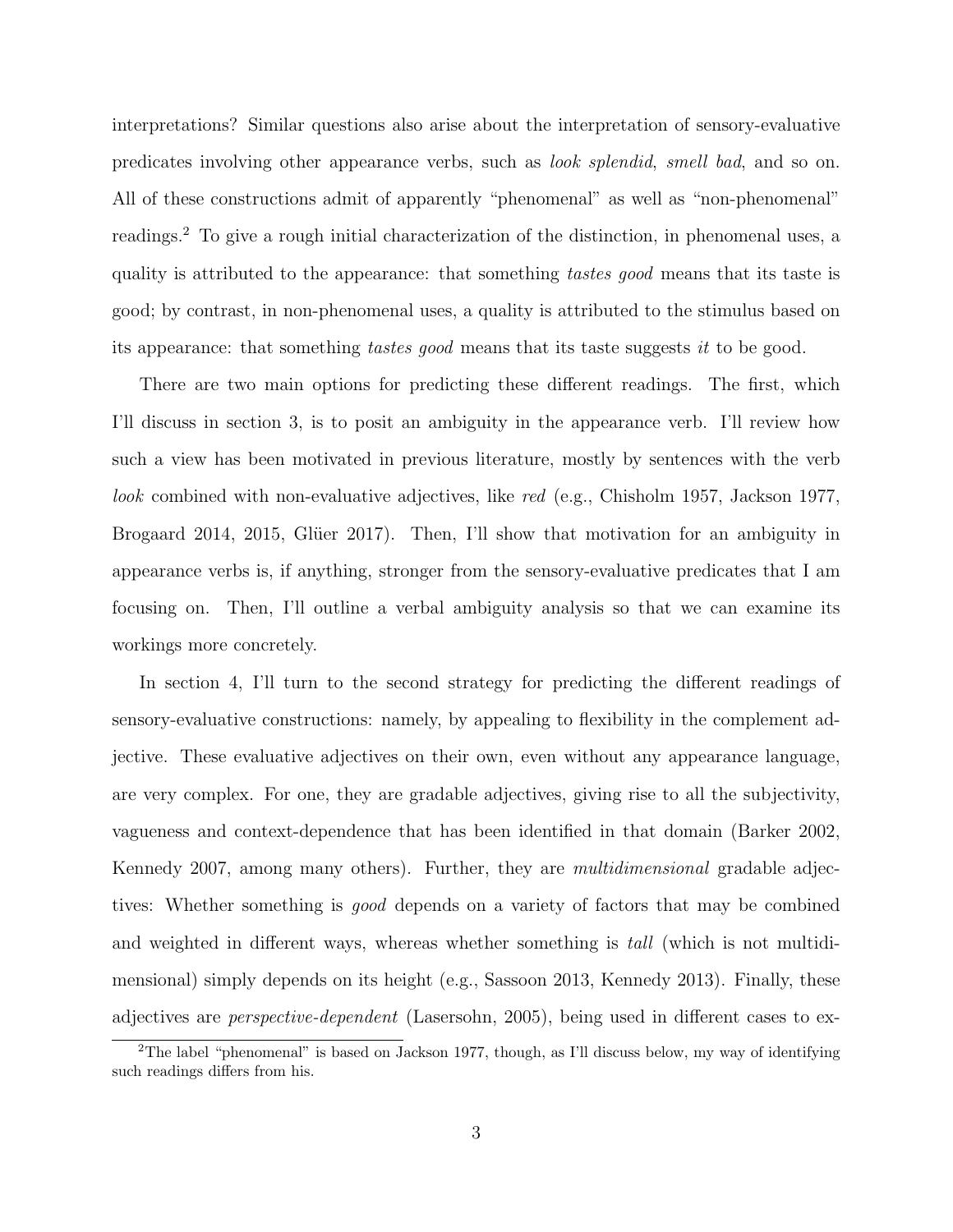press the assessments of different individuals. As I'll explain, these independently-motivated factors in combination go a long way to predicting the availability of both phenomenal and non-phenomenal readings of sensory-evaluative predicates.

In section [5,](#page-27-0) I'll conclude by taking stock of the prospects of the verbal ambiguity and adjectival approaches. I'll consider an important challenge that remains for the latter view, namely that the univocal analysis of appearance verbs has trouble explaining why certain other appearance constructions, like taste like it's good, don't seem to admit of phenomenal readings. While I'll consider a possible avenue of response, in the end, it may be that taking appearance verbs to be ambiguous best explains the range of possible readings of taste good and related appearance constructions. Still, carefully examining both approaches offers a clearer understanding of this complex area of language, showing in particular that motivation for appearance verb ambiguity is narrower than has often been assumed.

#### <span id="page-3-0"></span>2 Two uses of taste good

There is a puzzle for an analysis of complex sensory-evaluative predicates. Such predicates can be used in two notably different ways. To illustrate, observe the uses of tastes good in the two different contexts specified in (1).

(1) This cake tastes good.

Context A: Speaker has just tasted a piece of cake and enjoyed it.

Context B: Speaker is sampling cakes for a friend's wedding. The friend has instructed that the cake should be vanilla, which the speaker doesn't like; still, they're trying small bites of the cakes in order to determine which is likely to be a good choice. They taste a cake which they can tell is a good quality vanilla one, though they don't enjoy it.

In context A, when the speaker says the cake tastes good, we take them to mean that they find the taste of the cake pleasing. In this case, they could have equivalently said the cake is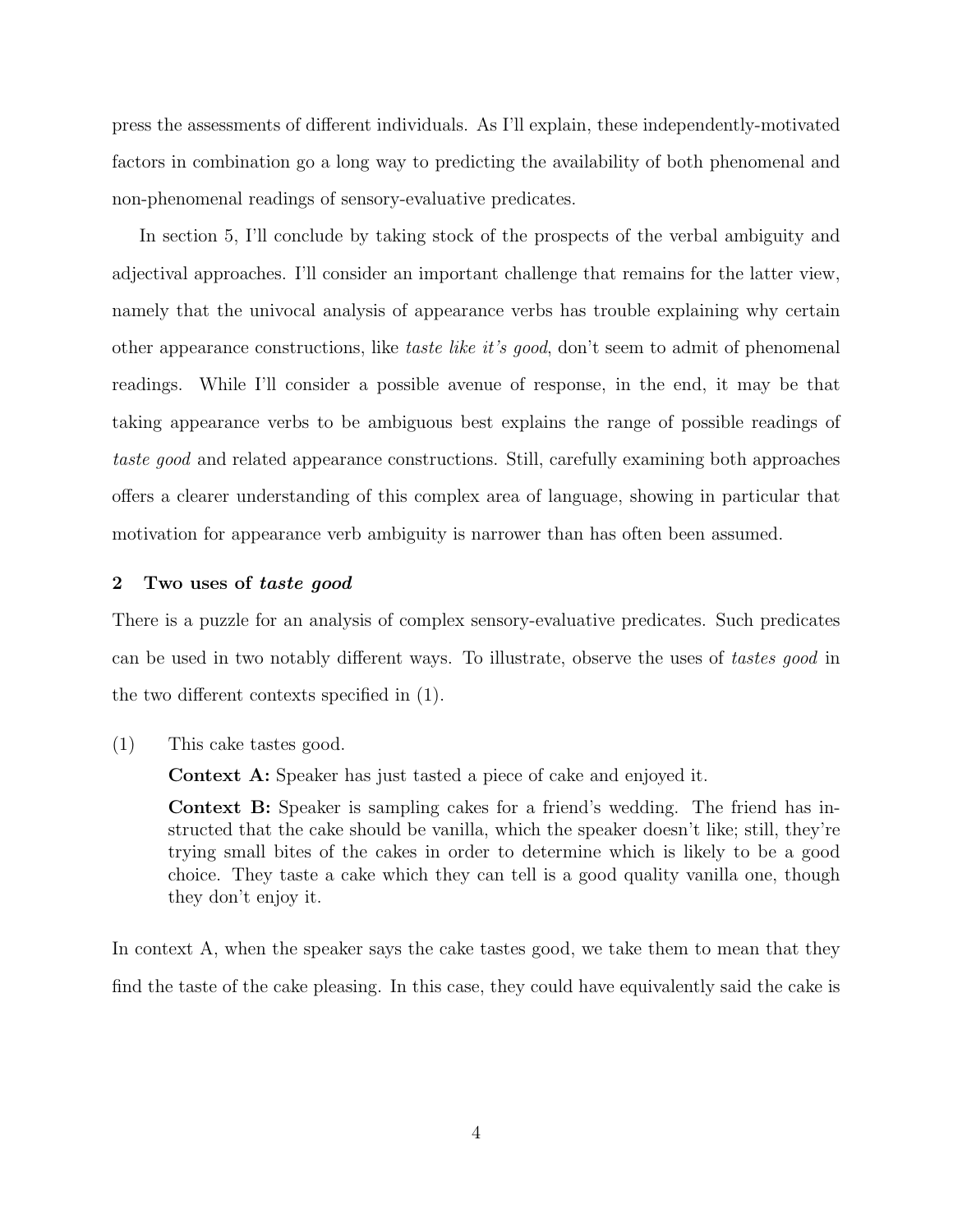tasty.<sup>[3](#page-4-0)</sup> By contrast, in context B, the speaker's use of tastes good is not felt to be equivalent with the PPT  $task<sup>4</sup>$  $task<sup>4</sup>$  $task<sup>4</sup>$  In context B, the claim that the cake tastes good is instead taken to mean that the cake taste as if it would be good for the purposes at hand. The speaker can appropriately say this even if they do not enjoy the taste of the cake.

How should we characterize the meaning of *taste good* in these two contexts? And how is this predicted given the separate meanings of taste and good? It's undesirable just to say that *taste good*, as an unanalyzed unit, is ambiguous. For one thing, that would give up on the plausible idea that the meaning of taste good (on both uses) is a function of the meanings of its constituent expressions. But it would also make it mysterious why the exact same two-faced behavior arises with a whole range of similar sensory-evaluative predicates.

The puzzle arises not only with *taste good*, and not only with predicates concerning gustatory tastes. It arises with all appearance verbs, when combined with certain evaluative adjectives.

<span id="page-4-3"></span>(2) The wine smells bad.

Context A: Speaker has smelled the wine and its scent is rancid and unpleasant.

Context B: Speaker has smelled the wine and can tell from the simplicity of the scent that is of poor quality, but it doesn't smell unpleasant to them.

<span id="page-4-4"></span>(3) The spread looks splendid.[5](#page-4-2)

Context A: Speaker sees the spread and finds its arrangement visually appealing; they have no judgment about the quality of the food.

Context B: Speaker sees the spread and is impressed by the variety and quality

<span id="page-4-0"></span><sup>&</sup>lt;sup>3</sup>[Moltmann](#page-30-8) [\(2010\)](#page-30-8), for instance, uses the predicate *taste good* in discussing faultless disagreement and relativism — in contact with the literature on PPTs mentioned in footnote [1.](#page-1-0) [MacFarlane](#page-30-2) [\(2014,](#page-30-2) p. 142) also notes that to the extent that tasty motivates truth relativism, so does taste good. For more discussion of the relationship between tasty and taste good, see [Pearson](#page-31-8) (this volume).

<span id="page-4-1"></span><sup>&</sup>lt;sup>4</sup>PPTs like tasty can sometimes be used "exocentrically", i.e., from a perspective other than the speaker's, as opposed to "autocentrically", i.e., from the speaker's own perspective [\(Lasersohn,](#page-30-1) [2005\)](#page-30-1). If tasty is used exocentrically, then it could be acceptable in context B. However, autocentricity is the default, and that is enough, I think, to get a contrast in the acceptability of tasty across the two contexts. In section [4,](#page-17-0) I'll consider whether perspective-dependence might play an important role in explaining the distinction of interest.

<span id="page-4-2"></span><sup>&</sup>lt;sup>5</sup>For discussion of this example, see [Martin](#page-30-10) [2010,](#page-30-9) pp. 184ff; also Martin [2020,](#page-30-10) pp. 102–3. I will return to it in more detail below.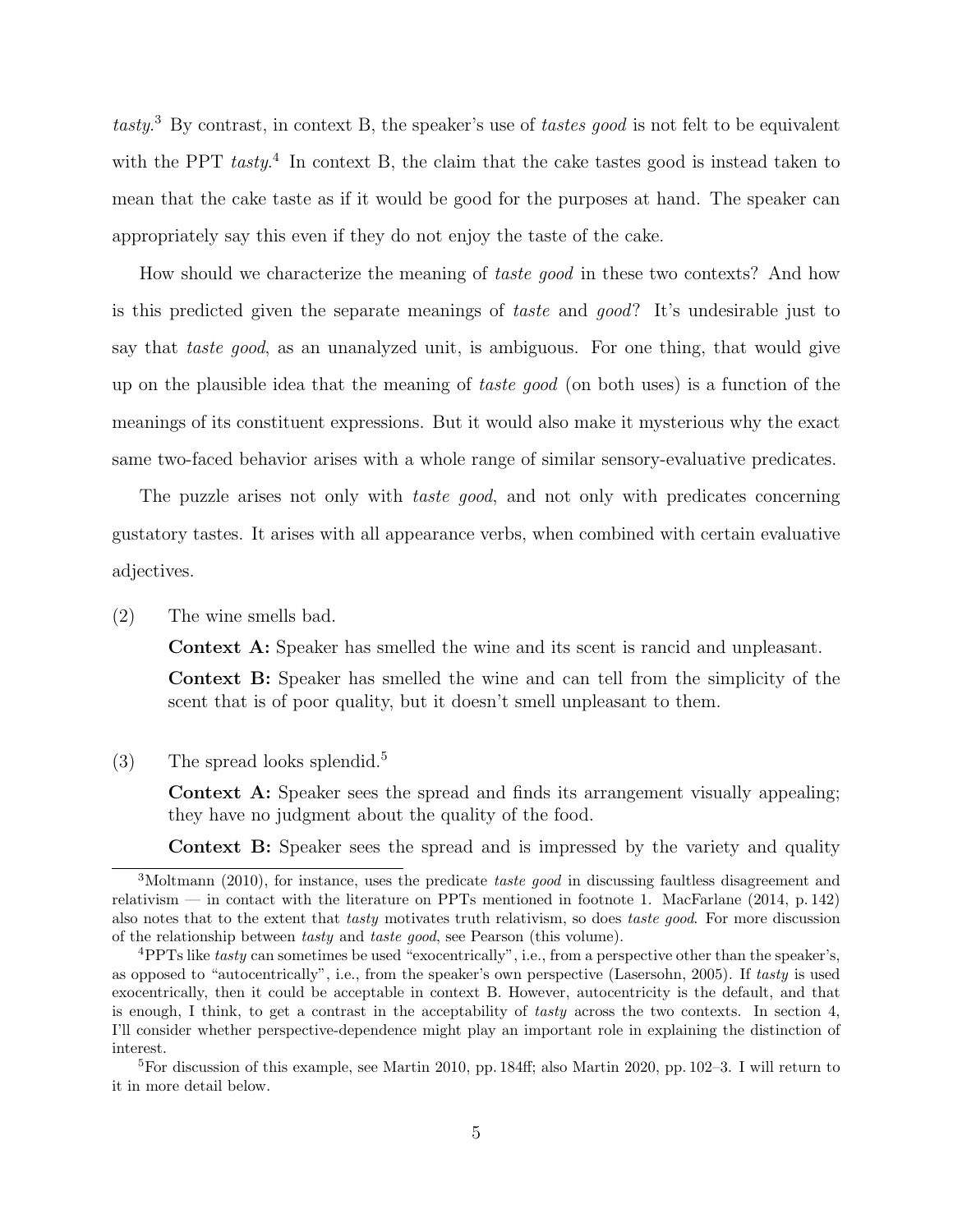of the food that it seems to contain; they may not judge the arrangement visually appealing.

(4) The singer sounds nice.

Context A: Speaker is listening to a concert and enjoys the singer's voice performance.

Context B: Speaker has heard a description of how friendly the singer is.

(5) The spaghetti feels gross.

Context A: Speaker has put their hands into a bowl of spaghetti and doesn't enjoy its slimy feel.

Context B: Speaker judges by touch that the spaghetti has been overcooked and wouldn't taste good; they may not find the feel of it unpleasant.

For each of these predicates, formed from an appearance verb and an evaluative adjective, we see that very different readings arise in the different contexts. In context A in the above examples, the speaker is taken to be saying that the individual in question has an appearance with a certain quality, either positive or negative. While only taste good has the obvious PPT-correlate of tasty, smell bad perhaps corresponds roughly with  $smelly$  — a word that could be much more easily substituted in context A in [\(2\)](#page-4-3) than in context B. In the other cases, there aren't simple PPTs we can use in the place of the complex predicates. Still, there are other ways of paraphrasing the sentences to bring out the intended readings. Let's consider some possible paraphrases for the example with look from [\(3\).](#page-4-4)

- <span id="page-5-0"></span>(6) The spread looks splendid.
	- a. The spread is splendid-looking.
	- b. The look of the spread is splendid.

The paraphrases in (6a–b) are appropriate in context A, but not in context B. By contrast, the paraphrases in  $(7a-b)$  are appropriate in context B, but not in A.

(7) The spread looks splendid.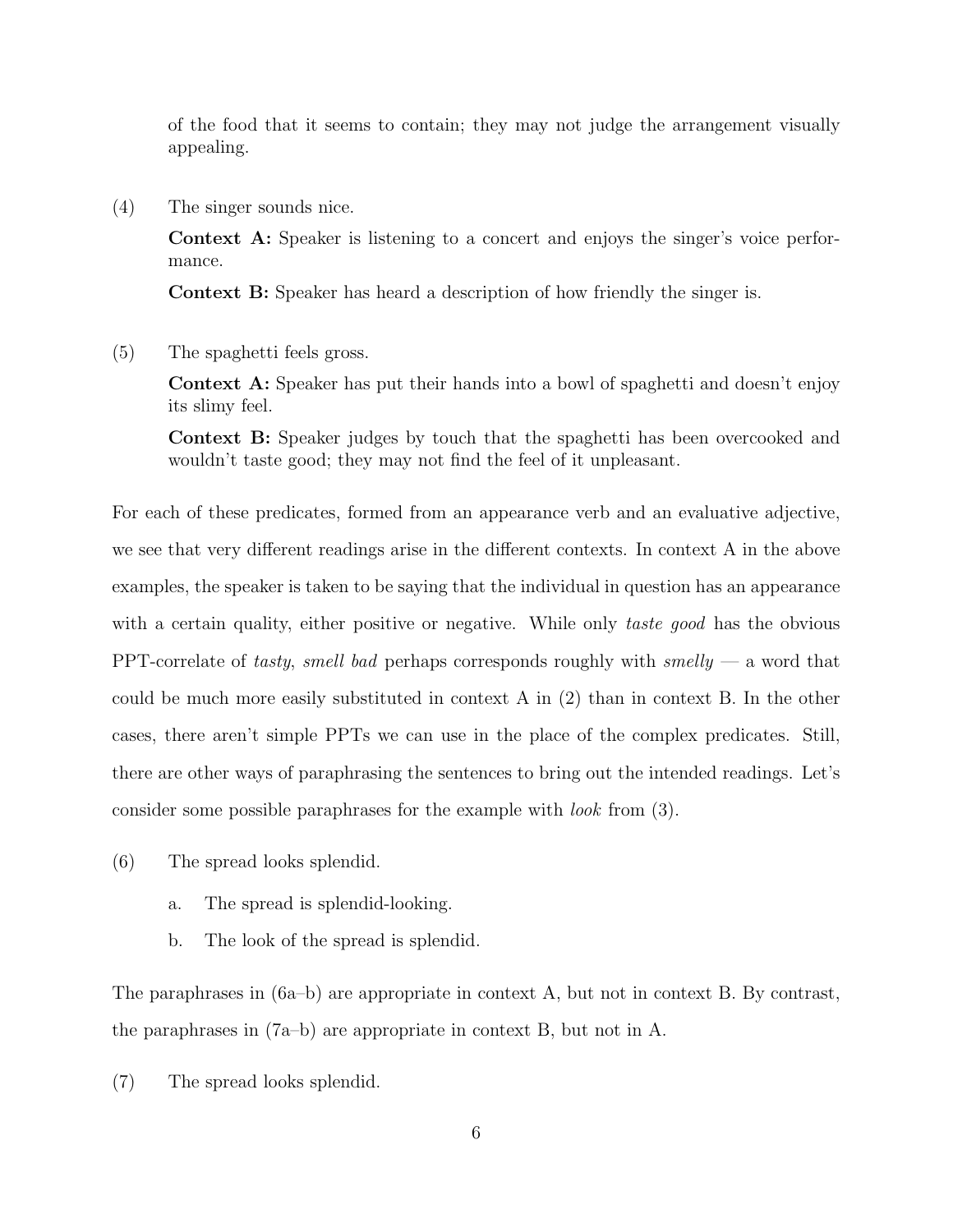- a. The spread looks like it's splendid.
- b. The spread looks to be splendid.

In context B, in other words, we hear the speaker to be saying that the appearance in question suggests the presence of some further property, which may be independent of that appearance.

To put some labels on this distinction, let us call the first reading — operative in context A —"phenomenal", and the second — operative in context  $B -$  "non-phenomenal".<sup>[6](#page-6-1)</sup> At this point, I do not mean these labels to commit me to any particular approach to the distinction. They are simply supposed to latch onto two intuitively different uses of these complex sensory-evaluative predicates.

When it comes to giving an analysis of *look splendid*, taste good and other sensoryevaluative predicates, there are two main options. The first is to posit an ambiguity in appearance verbs. On this view, the different readings arise due to different readings of look in look splendid, taste in taste good, and so on. I'll discuss this approach next, in section [3.](#page-6-0) The second rejects any ambiguity in the verb and instead takes the different readings to arise due to flexibility in the interpretation of the complement adjective. On this view, the difference between phenomenal and non-phenomenal readings comes down to splendid in look splendid, good in taste good, and so on. I'll address this option later, in section [4.](#page-17-0)

<span id="page-6-1"></span><span id="page-6-0"></span><sup>6</sup>See esp., [Chisholm](#page-29-5) [1957,](#page-29-5) chap. 4, [Jackson](#page-29-6) [1977,](#page-29-6) chap. 2. These authors, and others following them, often distinguish three uses of appearance verbs: phenomenal, comparative and epistemic. (Note: Chisholm's "non-comparative" lines up with Jackson's "phenomenal".) The data I am interested in most clearly motivates a two-way distinction, which is why I choose simply to speak in terms of phenomenal and nonphenomenal for now. I do not rule out that there may be good reason to draw further distinctions within my "non-phenomenal" category. The non-phenomenal category is unified in that a statement of this sort that something appears so-and-so cannot be paraphrased with a claim that just uses so-and-so as a property of things [\(Chisholm,](#page-29-5) [1957,](#page-29-5) pp. 44–47). The paraphrases in [\(6\)](#page-5-0) can be used to test this. There is also some connection between the phenomenal/non-phenomenal distinction and the experiential/representational distinction in [Charlow](#page-29-11) [\(2021\)](#page-29-11).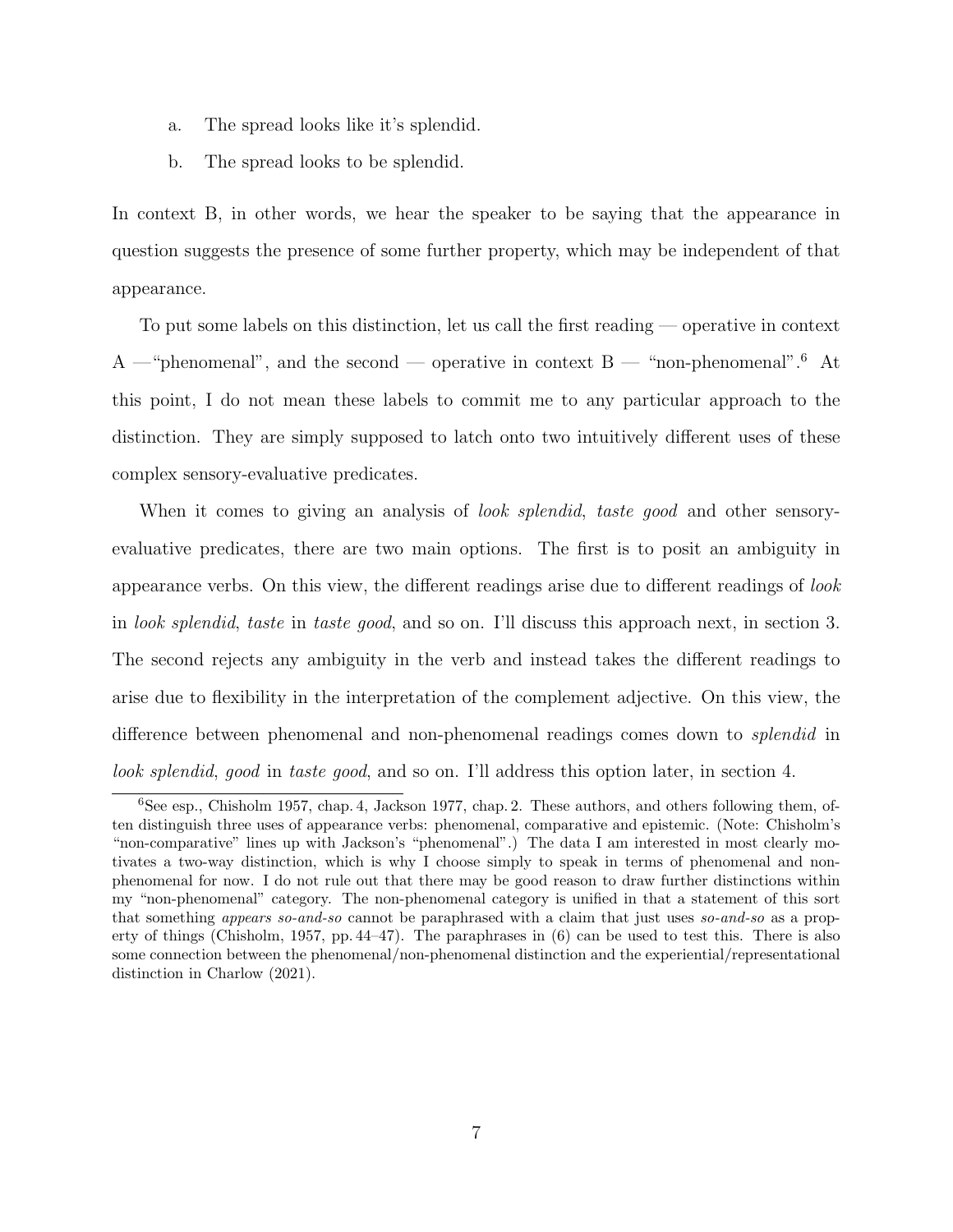#### 3 Are appearance verbs ambiguous?

In this section, I consider the view that appearance verbs, like *look* and *taste* are ambiguous, and that this is what explains the phenomenal and non-phenomenal readings observed in the previous section. I'll begin, in [3.1,](#page-7-0) by reviewing motivation for such an ambiguity view from the perception literature, focusing on Jackson's argument in chapter 2 of Perception: A Representative Theory (1977). This argument does not appeal to any evaluative language, nor does it consider appearance verbs beyond *look*.<sup>[7](#page-7-1)</sup> Then, in [3.2,](#page-9-0) I'll consider how the motivation extends to the sensory-evaluative cases of interest here. We'll see that support for the verbal ambiguity view is, if anything, stronger from the evaluative cases than from Jackson's own examples. Finally, in [3.3,](#page-12-0) I'll sketch an implementation of the verbal ambiguity analysis.

## <span id="page-7-0"></span>3.1 Jackson on looks

<span id="page-7-4"></span>[Jackson](#page-29-6) [\(1977,](#page-29-6) chap. 2) argues for an irreducibly phenomenal use of *look*. Consider  $(8)$  $(8)$  $(8)$ .<sup>8</sup>

(8) The apple looks red.

Jackson argues that there is a use of (8) that cannot be accounted for by taking the predicate red to apply to red things. There are two options that he rules out here.<sup>[9](#page-7-3)</sup> First, one might attempt to say that (8) means that the apple looks the way red things look in normal circumstances. However, Jackson holds, these claims come apart in both directions. First, something could look red even if there were no red things at all, and so no way that red things normally look. Second, something can look the way red things normally look without looking red. Imagine we are totally colorblind and see the world in shades of gray. But we

<span id="page-7-1"></span><sup>&</sup>lt;sup>7</sup>While I focus on Jackson, others who have argued for a phenomenal sense of look along similar lines include [Chisholm](#page-29-5) [\(1957\)](#page-29-5), [Byrne](#page-29-12) [\(2009\)](#page-29-12), [Brogaard](#page-29-7) [\(2014,](#page-29-7) [2015,](#page-29-8) [2018\)](#page-29-13), Glüer [\(2017\)](#page-29-9).

<span id="page-7-2"></span><sup>&</sup>lt;sup>8</sup>Note that Jackson considers explicitly relativized *look* sentences, i.e., with to-prepositional phrases specifying an experiencer. I omit these in my discussion, though it is worth considering whether any points that Jackson makes are more plausible about the relativized cases.

<span id="page-7-3"></span> $9$ These are attempts to analyze the phenomenal in terms of his "comparative" and "epistemic" readings. I consider both to be versions of non-phenomenal readings on my taxonomy (see fn. [6\)](#page-6-1).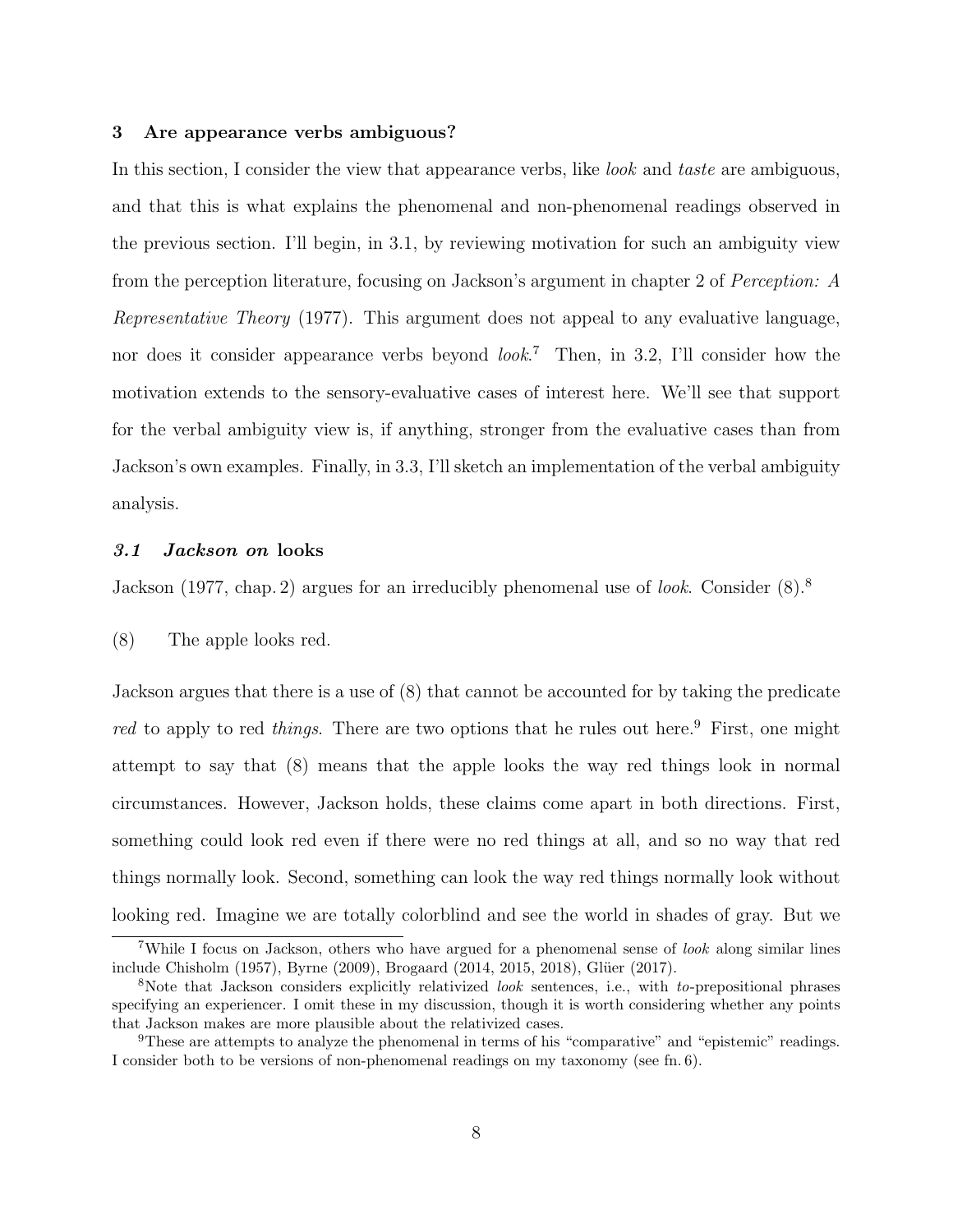have extremely discerning gray vision; we are capable of making just as many distinctions among shades of gray as those with ordinary color vision can make among colors. Then, something can look the way red things normally look — that very specific shade of gray and yet it doesn't (phenomenally) look red.

This line of reasoning is also connected with Jackson's "knowledge argument" [\(1982,](#page-29-14) [1986\)](#page-29-15). Mary, the color scientist who has never left her black and white room, can know that the apple looks red, in the (non-phenomenal) sense of looking the way red things normally look. But it seems there's something else she does not know. And this "something else" is that the apple looks red in a further, phenomenal sense.

The second option that Jackson rules out regarding the interpretation of (8) is that it expresses the speaker's inclination to believe that the apple is red based on visual evidence. There are two problems with this. First, it's possible to felicitously assert (8) even with no inclination to believe that the apple is red [\(Jackson,](#page-29-6) [1977,](#page-29-6) p. 38). However, when Jackson himself first introduces the epistemic use of *look*, he cautions against taking it to imply that the speaker assents (even tentatively) to the claim that things are as they look. He writes:

If this were the case, it would be inconsistent to say 'They appear to be [F], but I happen to know that they are  $[not F]$ .'... Our account handles such cases by describing them as cases where we take it that though a certain body of evidence supports that p, other (non-visual) evidence makes it certain that not-p.  $(p. 31)$ 

In such a case, not only would the speaker not assent to the claim, say, that the apple is red, but they would also not be inclined to believe it.<sup>[10](#page-8-0)</sup> Nevertheless, it won't work to take  $(8)$ to be about what the visual evidence supports, even if that evidence is recognized to be possibly misleading. After all, Mary in her black and white room has visual evidence that the apple is red. Still, it seems she can't appropriately say that the apple looks (phenomenally)

<span id="page-8-0"></span><sup>10</sup>[Martin](#page-30-9) [\(2010,](#page-30-9) sec. 2) discusses the need to distinguish "evidential" and "non-evidential" uses of appearance statements, where the former have the conversational purpose of putting forward the embedded proposition. Jackson's epistemic cases (and my non-phenomenal ones) still need not be used evidentially in this sense. See also [Gisborne and Holmes](#page-29-16) [2007.](#page-29-16)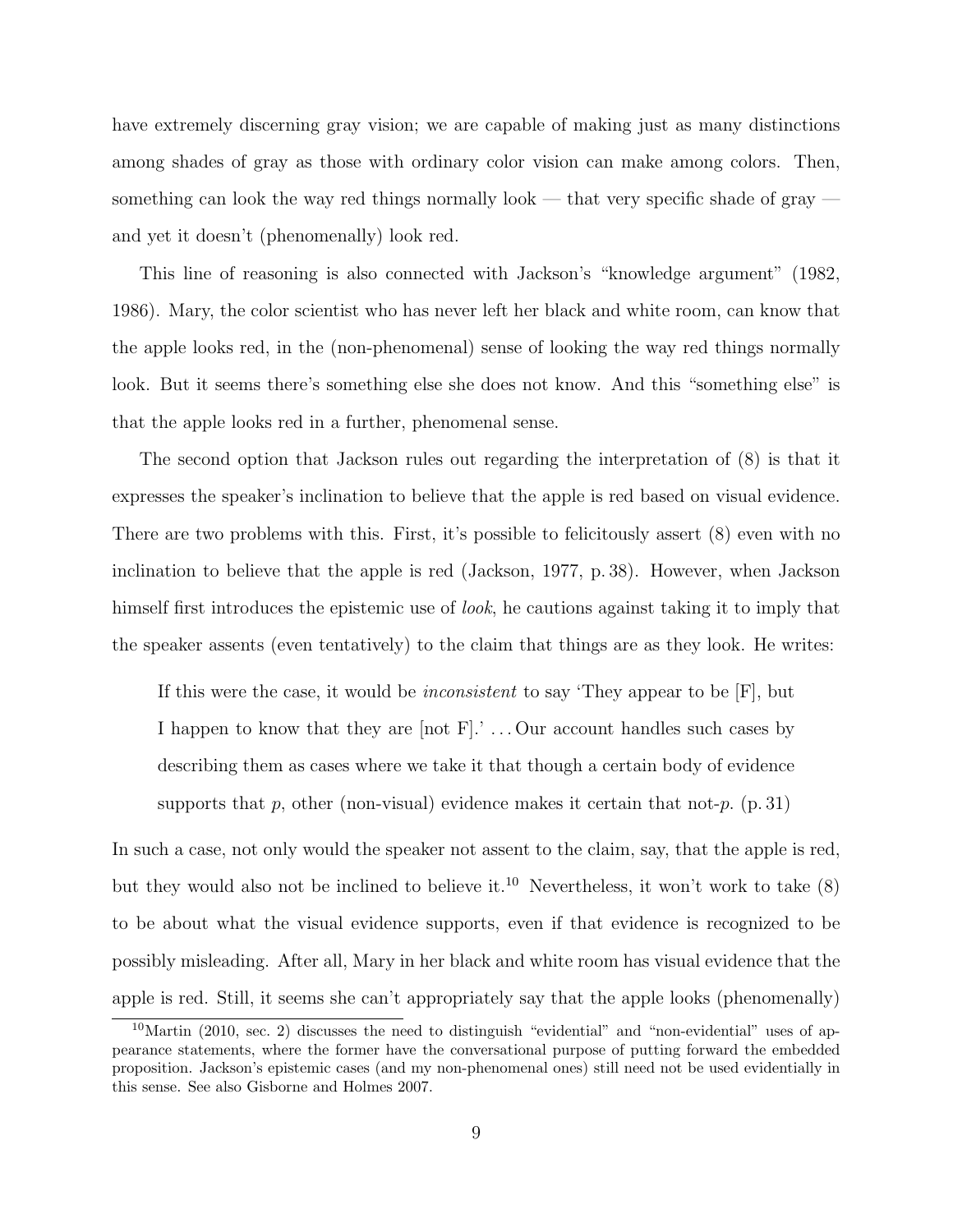red. Thus, Jackson's discussion leads to the conclusion that there is a sense of *look* that is irreducibly phenomenal.

Before moving on, let me make a note about how these considerations relate to the acquaintance inference. Simple unembedded claims with experiential predicates have widely been observed to give rise to the inference that the speaker has some relevant first-hand acquaintance.[11](#page-9-1) The presence of this inference is constant across all the different readings of appearance sentences that we've been considering so far. For instance, Mary can say, The apple looks red, because she has seen the apple and its visual appearance as manifested to her gives evidence that the apple is red. It's thus not only phenomenal readings that give rise to the acquaintance inference. What makes Mary unable to assert the phenomenal *look* claim is not that she isn't acquainted with the apple's visual appearance at all. Instead, the problem seems to be something else about the way that appearance is experienced by her. Because all appearance claims — both phenomenal and non-phenomenal — license the acquaintance inference, and because the acquaintance inference is tied with the speaker's experience, which is a kind of phenomenology, we must guard against the possible misunderstanding that all appearance statements are phenomenal in the sense of interest here, as defined in section [2.](#page-3-0) They are not all phenomenal in that sense, in that they do not all seem to be directly characterizing the quality of the appearance. This is compatible with them all still placing some constraints on the speaker's perceptual experiences, as discussed under the header of the acquaintance inference.

#### <span id="page-9-0"></span>3.2 Sensory-evaluative predicates

Although Jackson does not address appearance claims with evaluative adjectives, his reasons for recognizing a distinctively phenomenal reading of look red carry over to look splendid and the other sensory-evaluative predicates we saw in section [2.](#page-3-0) In fact, as I'll discuss shortly, the reasons seem to be, if anything, more convincing when applied to the evaluative cases.

<span id="page-9-1"></span> $11$ See, among others, [Pearson](#page-31-4) [2013,](#page-31-4) [Ninan](#page-31-2) [2014,](#page-31-2) [2020,](#page-31-3) [Anand and Korotkova](#page-29-2) [2018,](#page-29-2) Muñoz [2019,](#page-31-6) [Willer](#page-32-4) [and Kennedy](#page-32-4) [2020.](#page-32-4)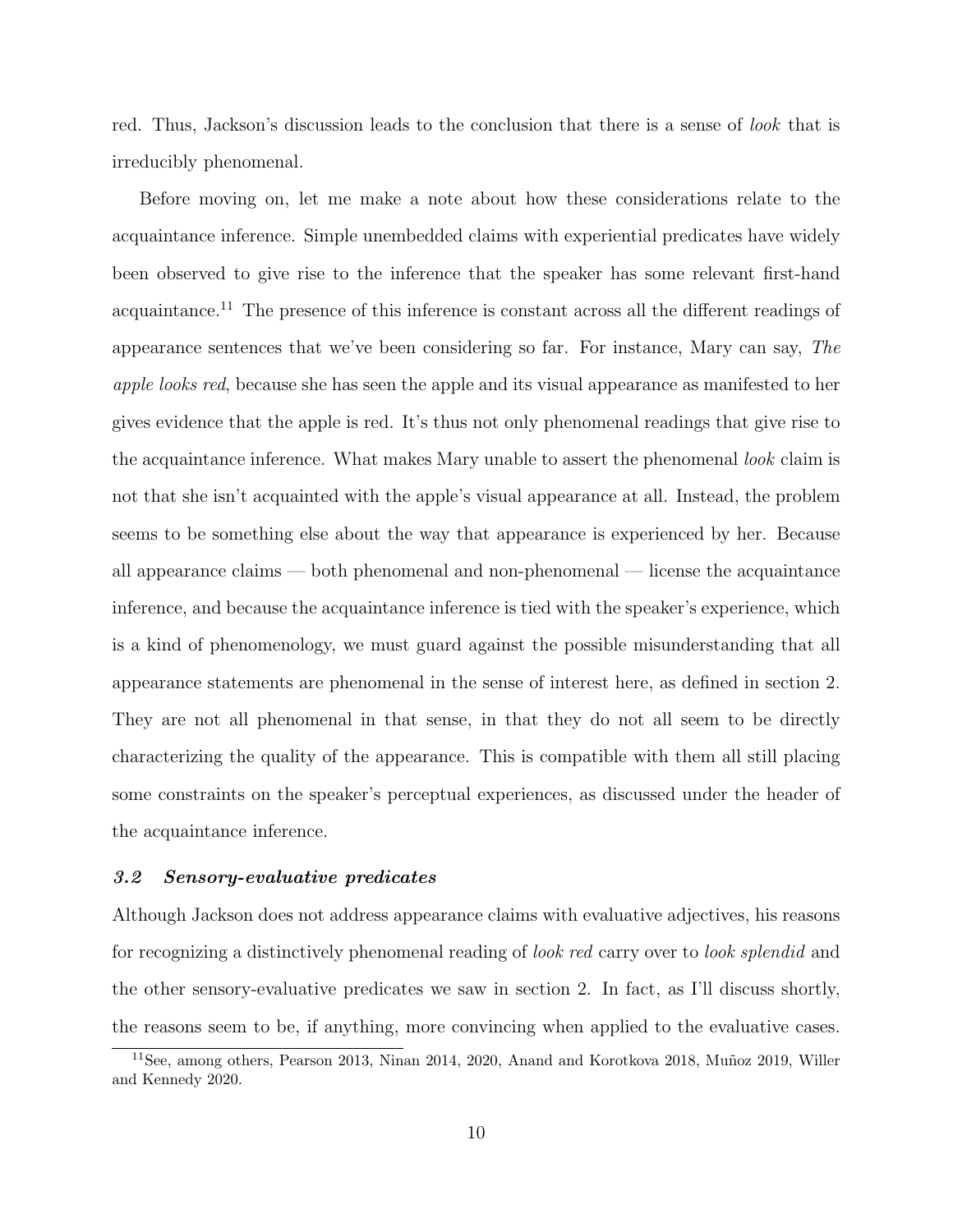Consider, again, the look claim in (9), in context A from above.

(9) Context A: Speaker sees the spread and finds its arrangement visually appealing; they have no judgment about the quality of the food. The spread looks splendid.

As we saw with *look red*, there seems on the face of it to be a reading of this sentence that cannot be reduced to a claim about splendid things (or even splendid spreads). One possible non-phenomenal gloss would be that the spread looks the way splendid spreads look in normal circumstances. Jackson's first reason for rejecting the analogous option about  $look red$  — that it could be true that the spread looks splendid even if there are no splendid things — sits a bit oddly in this case. So I won't rely on it.<sup>[12](#page-10-0)</sup> Instead, consider the possibility that splendid spreads, i.e., spreads with great quality and variety of food, normally look like messes. It's hard to make a splendid spread look splendid. Whether or not this is true, it certainly seems possible. So, there is a reading of (9) that is not equivalent to the nonphenomenal comparative claim.

The second possible non-phenomenal gloss that Jackson considers, appealing to visual evidence, is also clearly inadequate. In the given context, (9) does not mean that the visual appearance of the spread gives evidence that the spread is splendid. One can truthfully say that the spread looks splendid while not having visual evidence that the spread is splendid, given that one knows that splendid spreads tend to look awful.<sup>[13](#page-10-1)</sup>

In fact, the case for phenomenal look is, if anything, more convincing based on the behavior of look splendid than look red. For instance, [Martin](#page-30-9) [\(2010,](#page-30-9) sec. 5) offers a rehabilitation of a comparative (i.e., non-phenomenal) approach to look red that does not carry over to

<span id="page-10-0"></span><sup>12</sup>As [Martin](#page-30-9) [\(2010,](#page-30-9) p. 192) notes, it's not very convincing with look red either, since it seems we can compare things in way of looks even to merely hypothetical entities.

<span id="page-10-1"></span><sup>&</sup>lt;sup>13</sup>This example is used by [Martin](#page-30-9)  $(2010, 2020)$  $(2010, 2020)$  $(2010, 2020)$  to defend a distinctively phenomenal use of look splendid, where it is the look itself that is characterized as splendid. Note, however, that he claims to account for the difference between phenomenal and non-phenomenal readings without positing an ambiguity in the verb look. Thus, his approach is closer to the one I will discuss in section [4](#page-17-0) than to the verbal ambiguity view I'll outline in [3.3.](#page-12-0)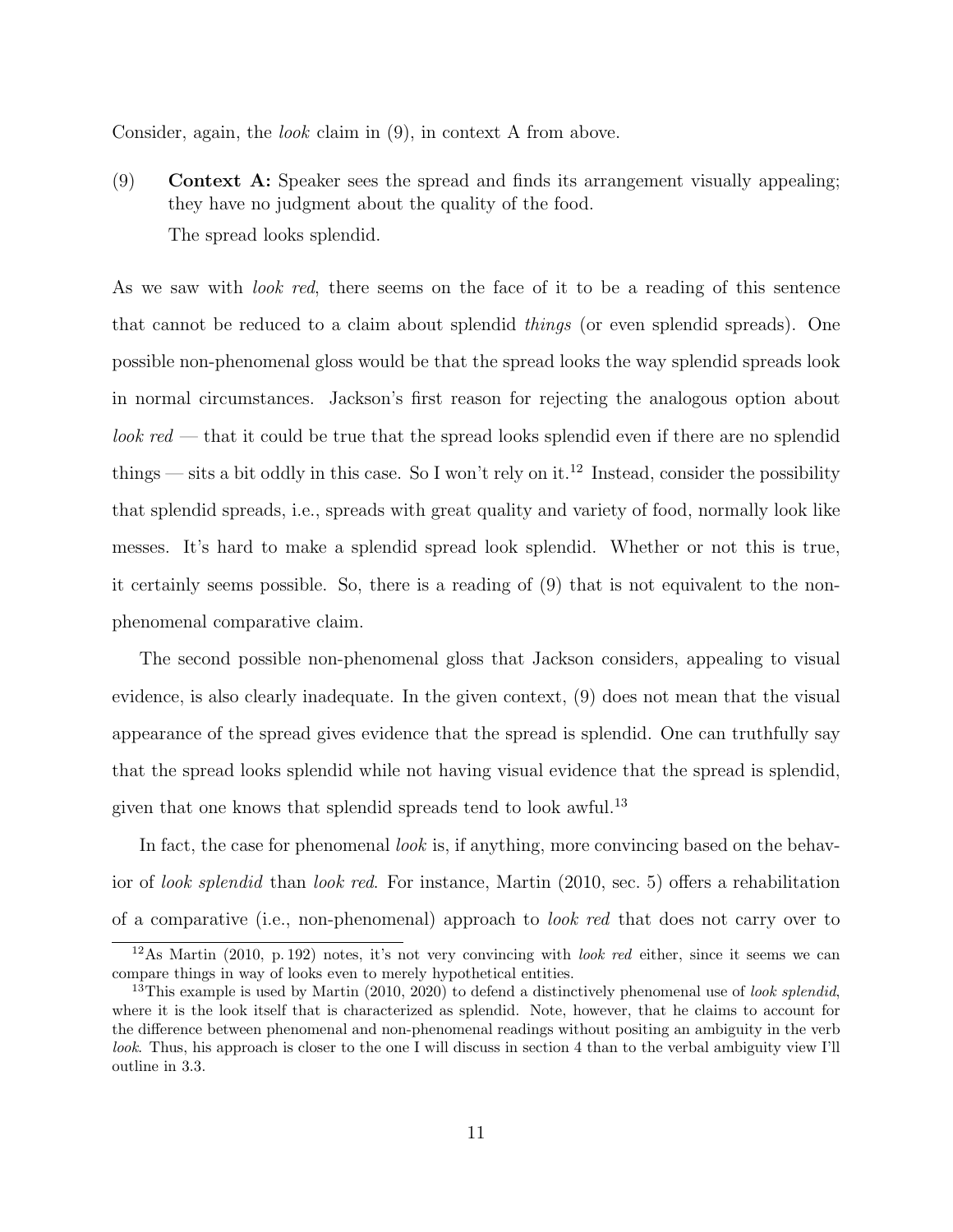look splendid. The best case for phenomenal look red comes from the fact that there seems to be an available reading of  $(8)$  (*The apple looks red*) that is false in the scenario where we all see the world in shades of gray. If this sentence has a false reading in the imagined scenario, it seems it must be on its phenomenal interpretation. However, Martin holds, it's not clear that this sentence does have a false reading, instead of merely being unable to convey something which we (thinking about the case from our position of full color vision) know, but which is not part of the literal meaning of the sentence.

Martin offers an analogy with the following comparative claim, which contains no appearance language:

(10) John weighs as much as a sumo wrestler. [\(Martin,](#page-30-9) [2010,](#page-30-9) p. 193)

Most people have a rough idea about how much sumo wrestlers tend to weigh, and so upon being told (10), learn something fairly specific about John's weight. And someone uttering (10) may intend to convey that specific information — reasonably so, given assumptions about common world knowledge. However, arguably, this more specific information is not part of the literal meaning of the sentence. If someone doesn't know anything about how much sumo wrestlers weigh, they can still learn (10), while remaining completely ignorant, say, about whether this means John is below or above average weight for an adult man.

Something similar, Martin suggests, is going on with the apparently phenomenal reading of [\(8\).](#page-7-4) Literally, it just means that the apple looks the way red things look in normal circumstances. What we're missing, if we see the world in shades of gray, is further information about what this way is. That further information may be something that people, in our world where most people have color vision, generally want to convey with [\(8\).](#page-7-4) But this can be achieved without taking it to be part of the truth conditions of that statement.

This way of side-stepping the apparent motivation for a phenomenal reading of *look red* doesn't easily carry over to *look splendid*. Consider, again, a context where the spread looks splendid (non-phenomenally) because it looks like it contains a great variety of high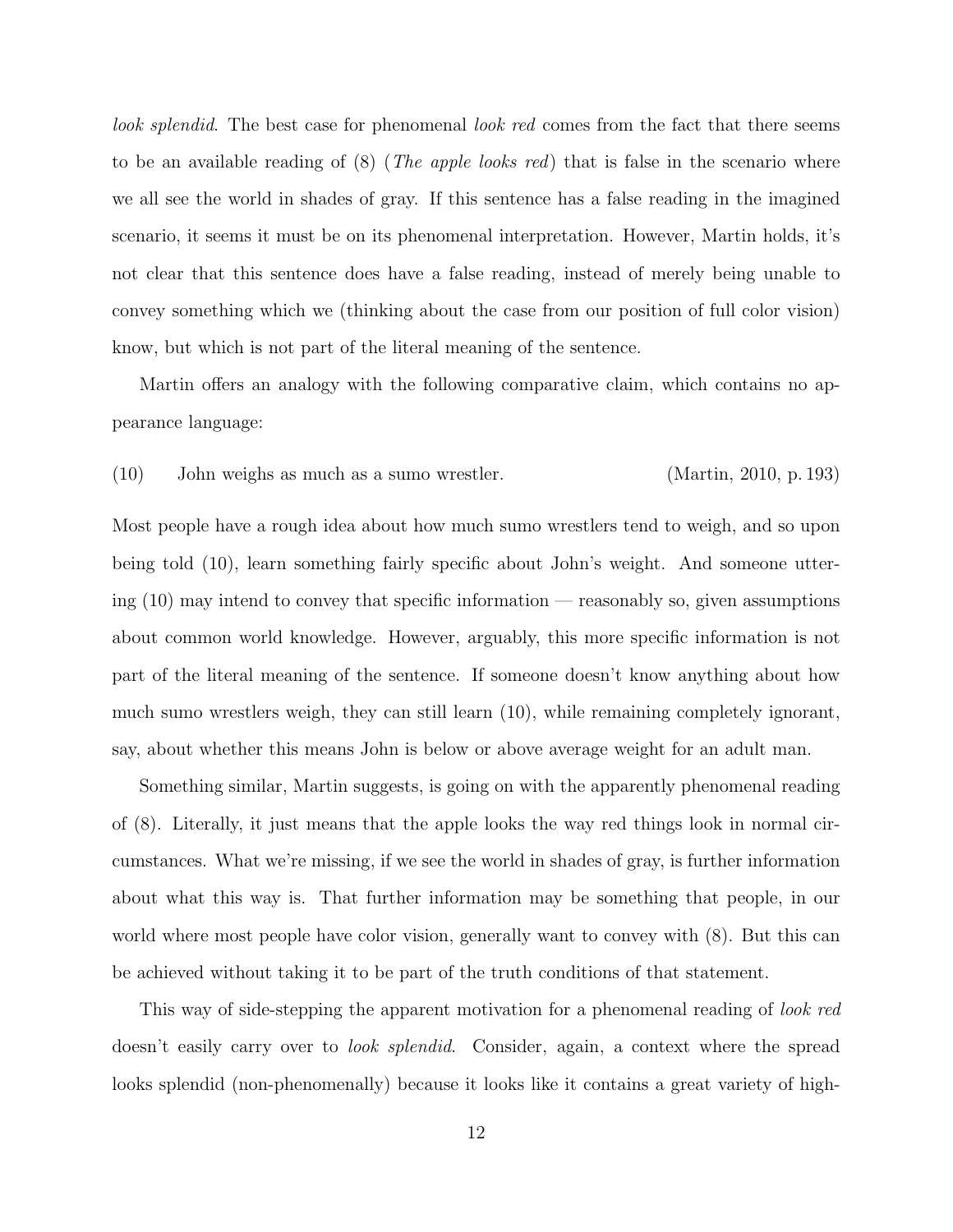quality food, but doesn't look splendid (phenomenally) because it is a mess. Applying the comparative strategy we saw with look red to this case would involve saying that the spread really does look splendid (in every sense), but that the appearance of a false phenomenal reading is just due to the speaker not knowing more specifically what splendid spreads look like. But that seems wrong. What's missing here isn't any information about the appearance of splendid spreads. (And we can also assume the speaker has ample first-hand acquaintance with splendid-looking spreads.) These considerations point to an important difference between red and splendid. Although being red and looking red can clearly come apart in particular cases, there seems to be a deep connection between the two. However, looking splendid being splendid can simply come entirely apart.

## <span id="page-12-0"></span>3.3 Verbal ambiguity analysis

Given the different uses of appearance sentences discussed above, the idea has been proposed that appearance verbs are ambiguous. On this line, appearance verbs are ambiguous at least between a phenomenal and a non-phenomenal interpretation.<sup>[14](#page-12-1)</sup> Note that I do not wish to rule out that there is some connection between the meaning of the verbs in both cases, so that this might be better thought of as polysemy than ambiguity. (It certainly isn't ambiguity of the bank/bank variety.)

I will now outline one way that a verbal ambiguity view could be implemented. I will apply it to cases involving sensory-evaluative predicates, given that, as just discussed, these provide the clearest motivation for a phenomenal/non-phenomenal ambiguity in appearance verbs. Let's work with the look sentence from above, repeated in (11), and let's consider, first, how to capture the non-phenomenal reading most natural in context B, where the speaker is impressed by the variety and quality of the food in the spread, but may not judge it to be visually appealing.

<span id="page-12-2"></span><span id="page-12-1"></span><sup>14</sup>Ambiguity in appearance verbs is put forward by [Chisholm](#page-29-5) [\(1957\)](#page-29-5) and [Jackson](#page-29-6) [\(1977,](#page-29-6) p. 49), when they specify different "senses" of *look*. It is also endorsed by [Brogaard](#page-29-7)  $(2014, 2015, 2018)$  $(2014, 2015, 2018)$  $(2014, 2015, 2018)$  $(2014, 2015, 2018)$  $(2014, 2015, 2018)$ , Glüer  $(2017)$ . It is discussed, though not definitively endorsed, by [Charlow](#page-29-11) [\(2021\)](#page-29-11).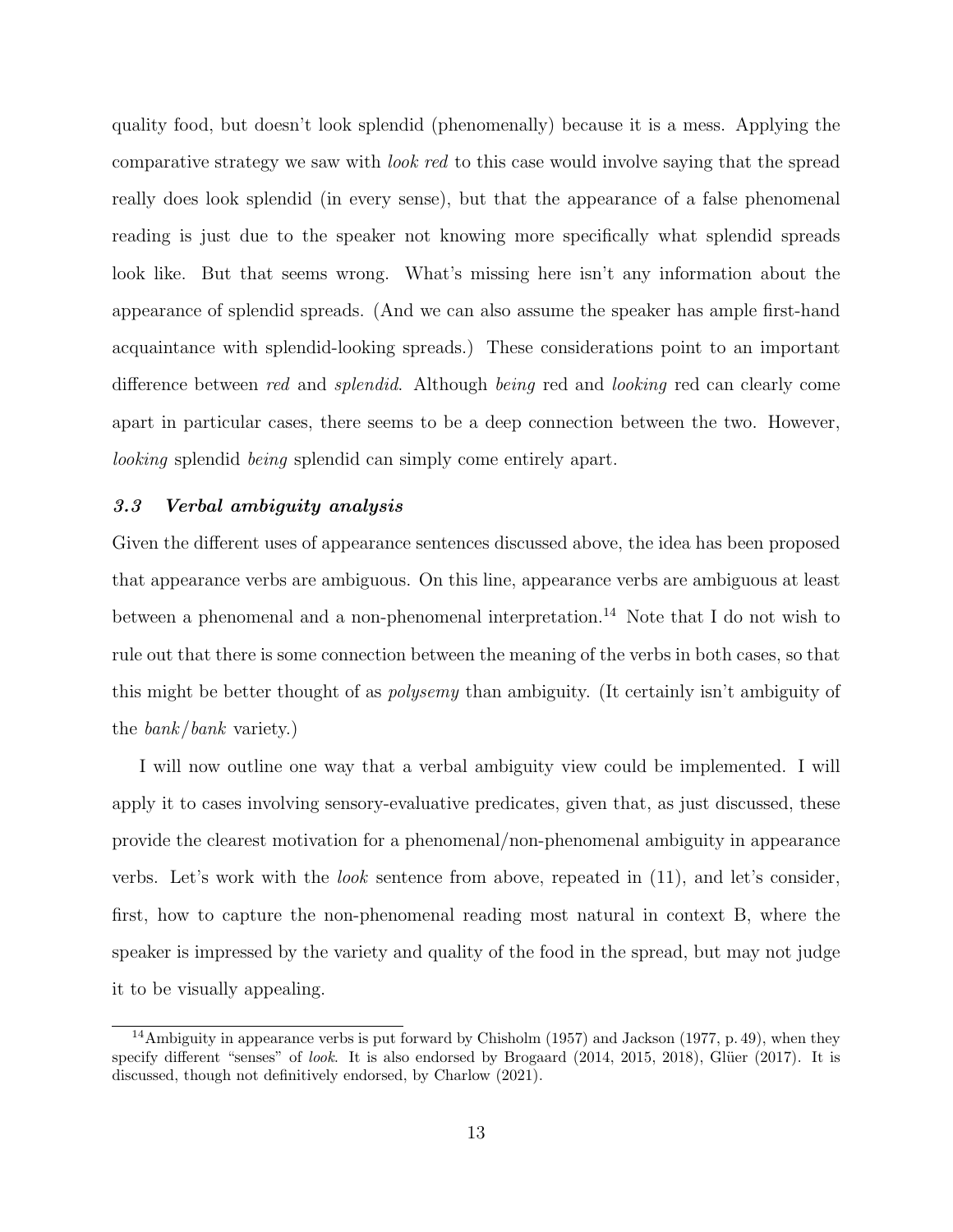#### (11) The spread looks splendid.

An initial idea (which we will later revise) is that look is a raising verb [\(Brogaard,](#page-29-8) [2015,](#page-29-8) sec. 3). That is, although the surface structure does not suggest it, *splendid* is actually being predicated of the surface matrix subject, the spread. Thus the logical form of the non-phenomenal reading of (11) is something like the following:



On this view, the appearance verb is a propositional operator, with a semantic value as in (12).

## <span id="page-13-0"></span> $(12)$  Non-phenomenal *look* (first pass)

 $[\lceil \cosh_{np} \rceil^{c;w,j} = \lambda p$  visual appearances at w evidence to j that  $[p]^{c;w,j} = 1$ 

(Note I include the judge as a parameter in the index primarily as a place-holder; I'll return to some issues connected to judge-dependence in [4.3.](#page-24-0))

On the present proposal, [\(11\)](#page-12-2) means that visual appearances provide evidence (to the judge) that the spread is splendid. An advantage of this analysis is that it makes good on the idea that the non-phenomenal statement is, in some way, about the spread being splendid. This comes out on the raising proposal in the fact that the proposition that the spread is splendid is a constituent in the logical form of the sentence in [\(11\).](#page-12-2)

However, a simple raising analysis for non-phenomenal *look* sentences like [\(11\)](#page-12-2) isn't quite right. Consider the sentence uttered in another context:

(13) Context C: Speaker knows that the boss at the catering company always looks happy when her employees set up a splendid spread; speaker sees her boss looking happy.

 $#$  The spread looks splendid.

In this context, visual appearances suggest that the spread is splendid. And yet, the look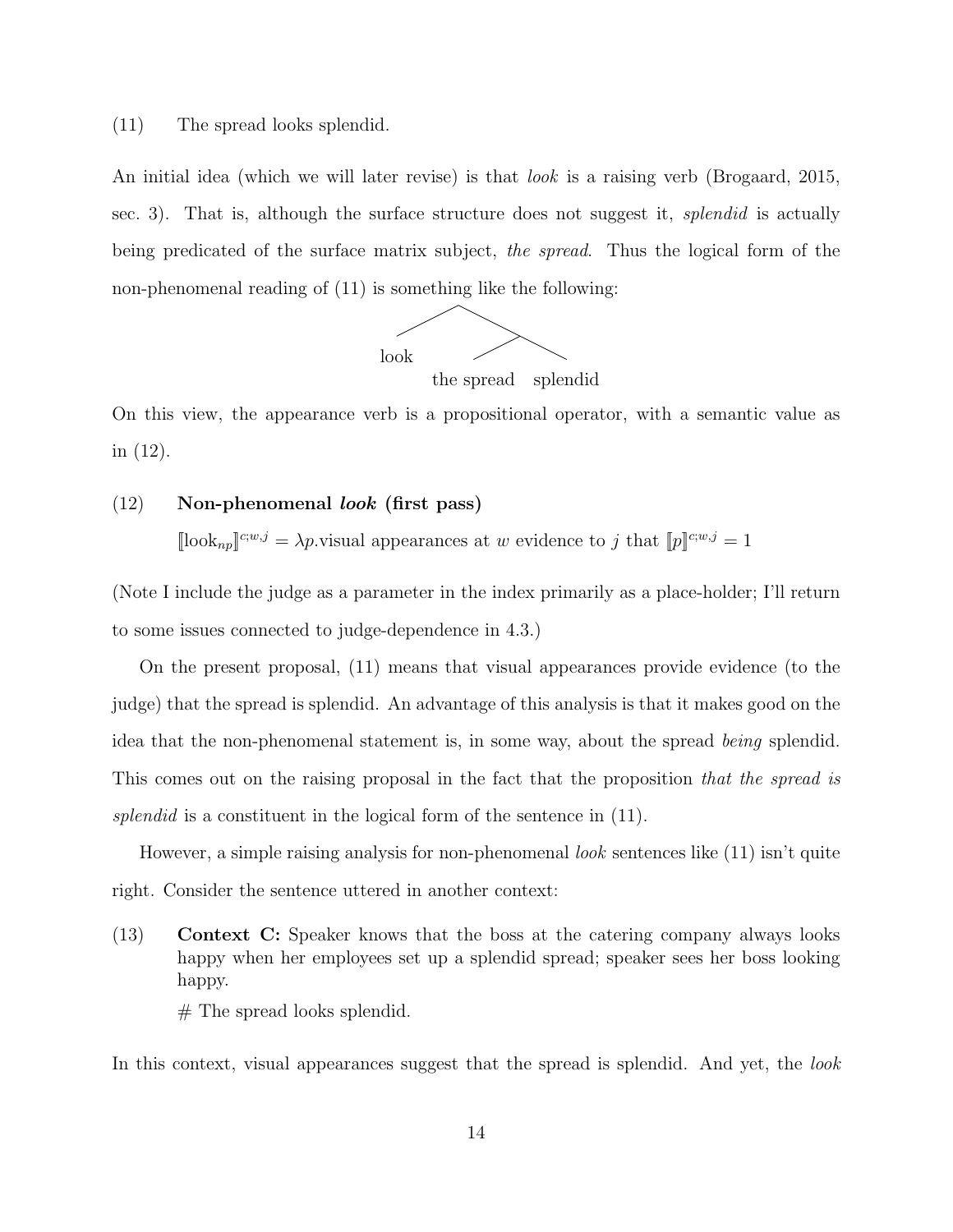sentence — even on its non-phenomenal reading — is not felicitous. That sentence must mean that it is the visual appearance of the spread that suggests its splendid-ness.<sup>[15](#page-14-0)</sup> One might claim that adequate visual evidence for the spread being splendid should come from the look of the spread itself. But this is not a satisfactory answer. For it is perfectly felicitous, in context C, to utter a different (also non-phenomenal) appearance sentence: It looks like the spread is splendid. Upon seeing her boss looking happy, we can imagine one catering employee appropriately saying this to another, without even having seen the spread in question.

The problem with the raising analysis is that it is unable to recognize a semantic role for the matrix subject, the spread, in connection to the appearance verb,  $look.^{16}$  $look.^{16}$  $look.^{16}$  This problem arises for an analysis of non-phenomenal appearance sentences with other appearance verbs as well. Return for a moment to taste good, in the non-phenomenal context B:

<span id="page-14-2"></span>(14) Context B: Speaker is sampling cakes for a friend's wedding. The friend has instructed that the cake should be vanilla, which the speaker doesn't like. . . . They taste a cake which they can tell is a good quality vanilla one, though they don't enjoy it.

This cake tastes good.

In this context, we explicitly specify that the speaker is basing her judgment on the taste of the cake. And this is essential for the appearance claim to be felicitous. It is perhaps not very common to get gustatory evidence about something from tasting something else, but it is clearly possible. Consider an alternative context for the taste good sentence:

- (i) a. The spread probably looks splendid.
	- b. It probably looks like the spread is splendid.

<span id="page-14-0"></span><sup>&</sup>lt;sup>15</sup>This is related to the "perceptual source" interpretation discussed by [Asudeh and Toivonen](#page-29-17) [2012,](#page-29-17) [2017,](#page-29-18) [Landau](#page-30-11) [2011,](#page-30-11) [Rett and Hyams](#page-31-9) [2014,](#page-31-9) [Rudolph](#page-31-10) [2019;](#page-31-10) however those discussions focus on appearance sentences with *like*-complements, e.g., *The spread looks like it's splendid*.

<span id="page-14-1"></span><sup>&</sup>lt;sup>16</sup>One might question whether the infelicity in  $(13)$  is simply due to the acquaintance inference, which might be accounted for without a change in the semantics proposed in [\(12\).](#page-13-0) However, the need for a semantic revision is supported by the difference between the sentences in (i), with the appearance constructions embedded under an operator that "obviates" the acquaintance inference [\(Anand and Korotkova,](#page-29-2) [2018\)](#page-29-2).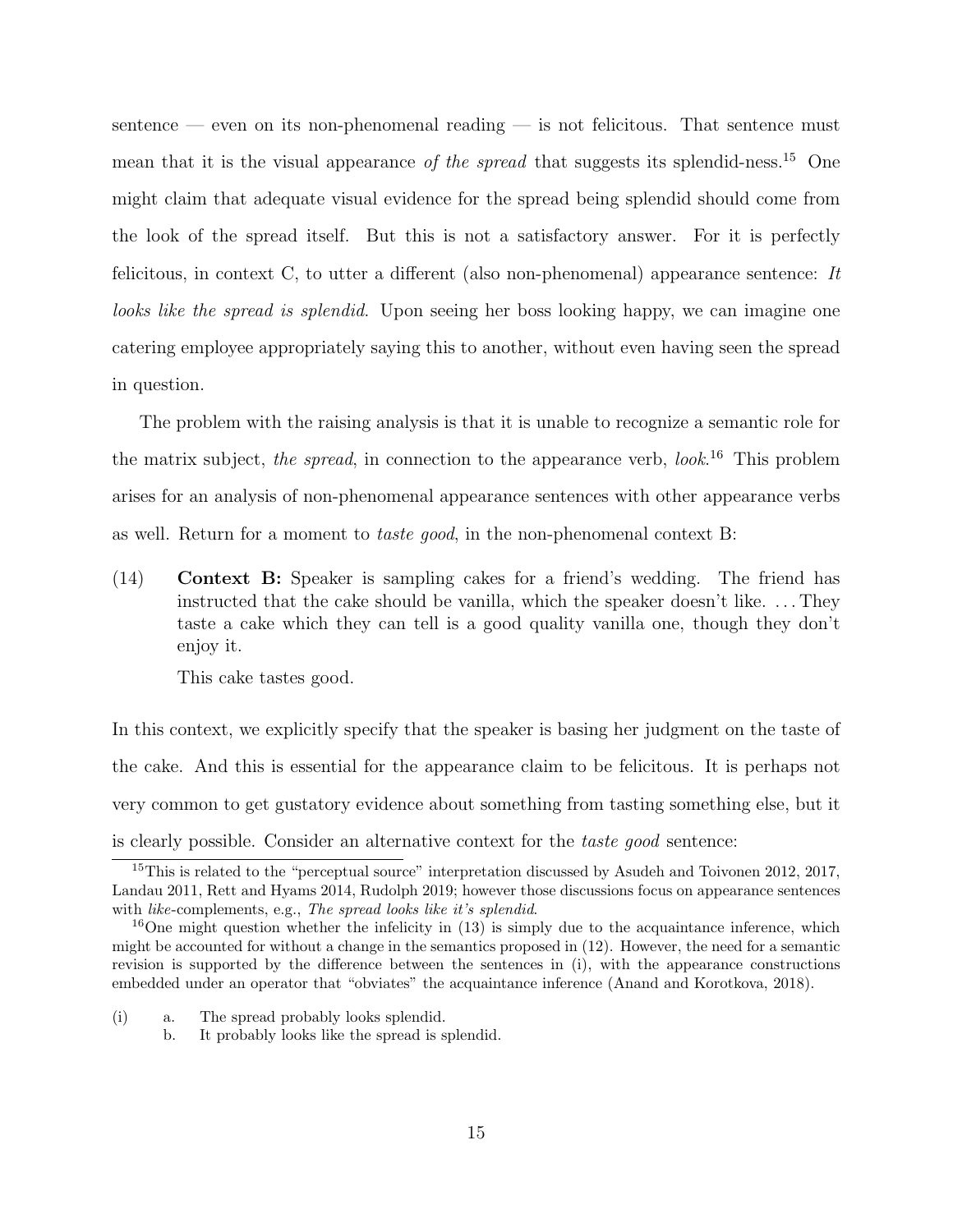- (15) Context C: Speaker knows that the cake and the cupcake were made with the same recipe, by the same baker; she tastes the cupcake and judges it to be a good choice for the wedding.
	- $#$  The cake tastes good.

Surely, in context C, tasting the cupcake is good gustatory evidence about the quality of the cake. But still, the taste sentence in (15) is clearly unacceptable.

To account for this role of the matrix subject in the appearance sentences, we should replace the simple raising idea with something more complex. For instance, we could take the non-phenomenal appearance sentence to have a structure as follows:



<span id="page-15-2"></span>In this case, the semantic value for the verb is as in (16).

#### (16) Non-phenomenal look (revised)

 $[\lceil \text{look}_{np} \rceil^{c;w,j} = \lambda p.\lambda x.VIS_w(x)$  evidences to j at w that  $[\![p]\!]^{c;w,j} = 1$ 

Here,  $VIS_w(x)$  is the visual appearance of x at w; we can think of this as the denotation of the phrase, the look of  $x^{17}$  $x^{17}$  $x^{17}$  With this revision, the heart of the proposal about non-phenomenal appearance sentences is that they have as a constituent a proposition. And in the case of sentences as in [\(11\)](#page-12-2) and [\(14\),](#page-14-2) it is a proposition predicating the embedded adjective of the matrix subject.[18](#page-15-1) It is on this point that the verbal ambiguity analysis will distinguish the non-phenomenal and phenomenal cases. As we saw above, on the reading of [\(11\)](#page-12-2) that is naturally heard in context A, where the speaker finds the look of the spread visually

(i) a. Mary looks like John is upset.

<span id="page-15-0"></span><sup>&</sup>lt;sup>17</sup>For discussion of the nature of such "perceptual objects" and their role in the semantics of taste and appearance language, see [Moltmann](#page-31-11) (this volume).

<span id="page-15-1"></span><sup>&</sup>lt;sup>18</sup>More evidence that something like this is needed, at least for *like*-complement constructions, comes from "copy-free" cases, as in (i).

b. The cake tastes like the baker forgot the salt.

See esp., [Landau](#page-30-12) [2009,](#page-30-12) [2011.](#page-30-11)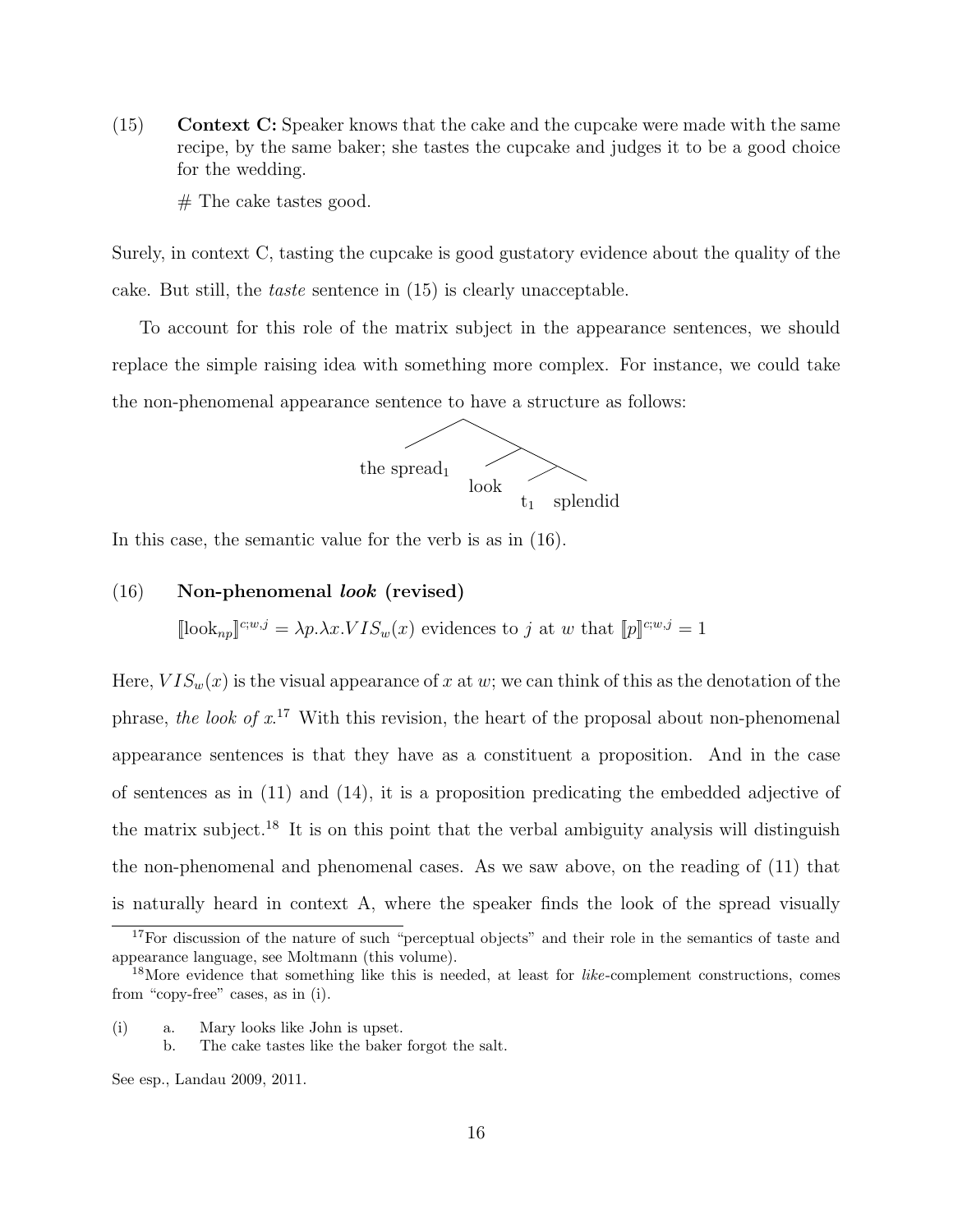appealing (though perhaps thinking the food is awful), it does not seem that the proposition that the spread is splendid enters into the interpretation at all. And this is reflected in the following structure, which the ambiguity approach could offer for the phenomenal case:



<span id="page-16-0"></span>Here, the complement of look is not a full proposition, but instead a property.

#### (17) Phenomenal look

 $[\lbrack\{\text{look}_p\rrbracket^{c;w,j} = \lambda P.\lambda x.\lbrack\!\lbrack P\rbrack\!\rbrack^{c;w,j}(VIS_w(x)) = 1$ 

The property of being splendid is predicated of the visual appearance of the spread, and not the spread itself.

The same approach works well for the other cases of phenomenal appearance sentences with evaluative predicates. For example, that the cake tastes good (phenomenally) means that the gustatory appearance of the cake is itself good. Whether this means that the cake is good (for whatever purposes might be relevant) is another question.

Interestingly, applying this analysis to the original cases of interest to philosophers of perception like Jackson and Chisholm — with color predicates like  $red$  — seems more metaphysically loaded than applying it to the evaluative cases we've just been discussing. This is because, as [Martin](#page-30-9) [\(2010\)](#page-30-9) emphasizes, it would commit us to the view that looks have properties like being red. Ordinarily, we simply speak of objects in the world, not looks, having color properties. However, it's not nearly as controversial to hold that looks or other appearances can have evaluative qualities like being splendid, good, bad, and so on.

An ambiguity view along the lines spelled out here seems promising, empirically, for predicting the possible readings of appearance sentences with evaluative adjectives. But we might ask, is it really necessary to take the verb *look*, in a simple sentence like The spread looks splendid, to be ambiguous? While the considerations we've seen above have led many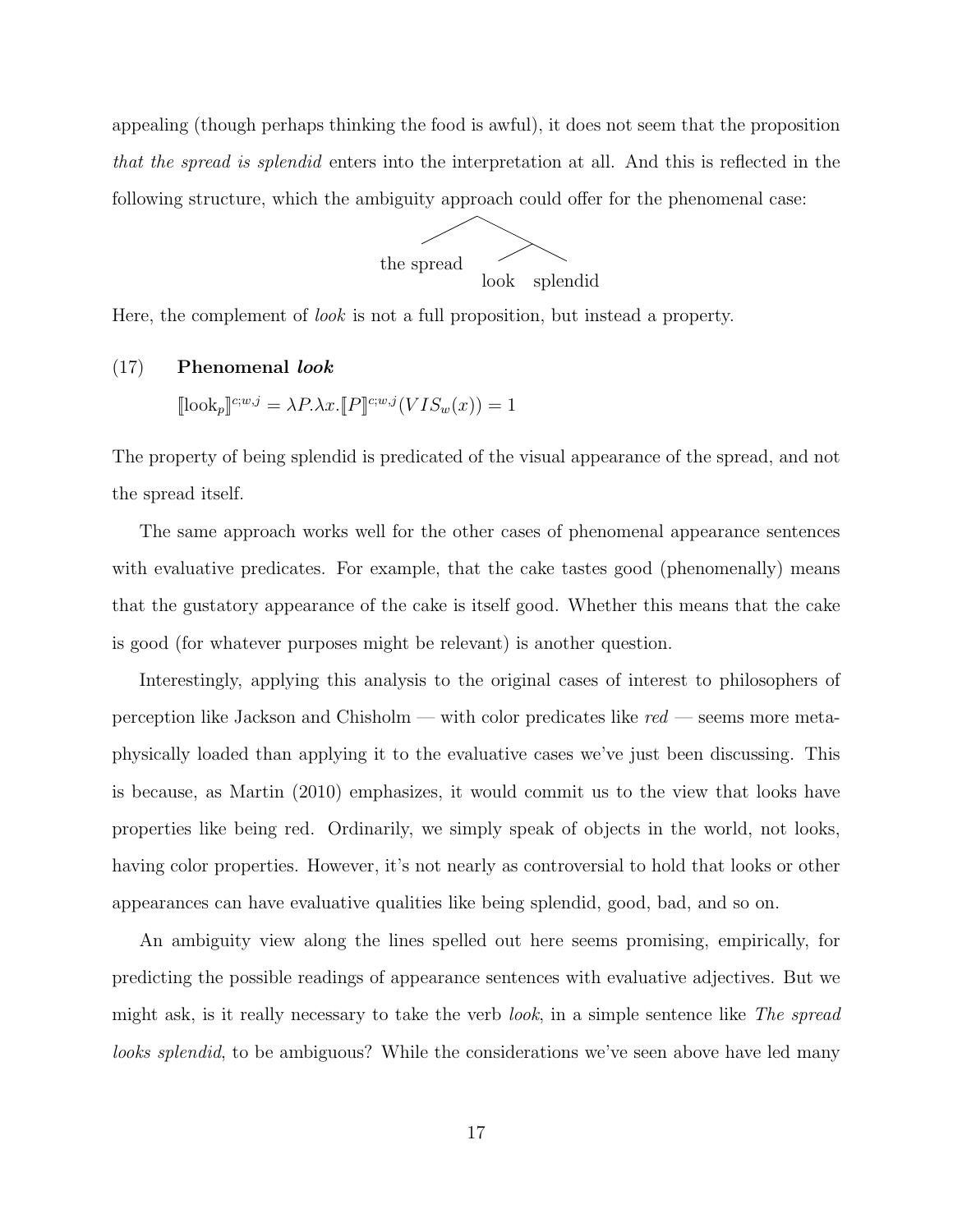<span id="page-17-0"></span>theorists in that direction, there's another approach that is also worth exploring.

#### 4 All in the adjective

As we've seen, the appearance sentence repeated in (18) has two intuitively different readings, one phenomenal and one non-phenomenal.

(18) The spread looks splendid.

Earlier, we said that (18), on its phenomenal reading, does not seem to have the proposition that the spread is splendid as a constituent, whereas on its non-phenomenal reading, it does. In section [3,](#page-6-0) this was then taken as support for the idea that while there is a version of *look* (the non-phenomenal) that takes a propositional complement, there also must be a version (the phenomenal) that does not.

However, that reasoning was a bit quick. What doesn't seem to be a constituent in the non-phenomenal sentence is the proposition that the spread is splendid in some lookindependent way. But the adjective *splendid* has quite a flexible meaning. Indeed, depending on the context, one could seemingly utter  $(19)$  (with no appearance verb) to mean either that the spread is splendid in terms of the variety and quality of food it contains, or that it's splendid in terms of its appearance.

(19) The spread is splendid.

Similarly, we observed that (20a), on its phenomenal reading, is equivalent with a sentence involving the PPT *tasty*, in (20b), whereas on its non-phenomenal reading, they are not interchangeable.

- (20) a. The cake tastes good.
	- b. The cake is tasty.

Only if the speaker enjoys the taste of the cake can they utter the phenomenal appearance sentence, or the PPT sentence, whereas if they judge the cake to be good for some purpose on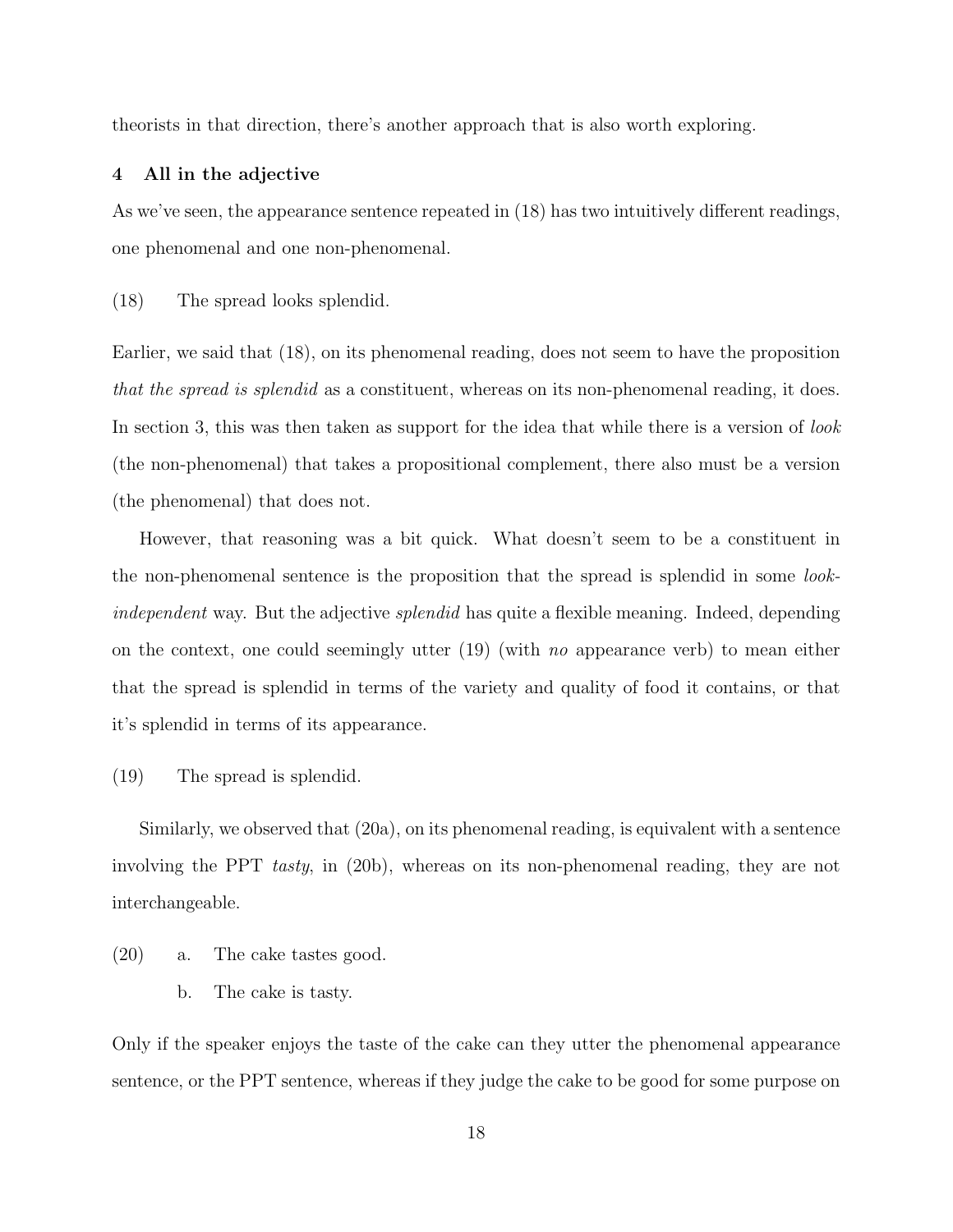the basis of its taste but don't enjoy it, they can still utter the non-phenomenal appearance sentence. This observation, however, is compatible with the proposition that the cake is good being a constituent in the phenomenal appearance sentence. The reason, again, is the great flexibility in the adjective good. Indeed, given a suitable context, good on its own can be used in a way that is felt to be equivalent with tasty. Upon tasting some cake, one could utter  $(21)$  — with no appearance verb and no PPT — to convey just the same thing as either (20a) (heard phenomenally), or (20b).

#### (21) The cake is good.

The adjective *good* can be used to talk of all sorts of varieties of goodness, including goodness in terms of taste, i.e., tastiness.[19](#page-18-0)

The idea behind the "all in the adjective" approach, then, is to leverage this flexibility that is already present with adjectives like splendid and good to account for the felt difference between phenomenal and non-phenomenal appearance sentences. Doing this avoids the need to posit a structural ambiguity of the sort proposed in the previous section.

There are three key features of evaluative adjectives that may contribute to their twofaced behavior in sensory-evaluative constructions. First, they are gradable adjectives [\(4.1\)](#page-19-0). Second, these gradable adjectives are multidimensional [\(4.2\)](#page-20-0). And third, they are perspectivedependent [\(4.3\)](#page-24-0). I will discuss these features in turn and show how, together, they go a long way towards explaining the phenomena/non-phenomenal distinction.<sup>[20](#page-18-1)</sup>

Before moving to that, note that I will here be developing the "all in the adjective" approach in a way that assimilates all appearance sentences to the non-phenomenal analysis offered in [3.3.](#page-12-0) That is, I will take all of these sentences, at the level of logical form, to embed

<span id="page-18-0"></span><sup>&</sup>lt;sup>19</sup>The great flexibility of the adjective *good* is a theme in much work in metaethics, e.g., [Moore](#page-31-12) [\(1903\)](#page-31-12), [Hare](#page-29-19) [\(1952\)](#page-29-19).

<span id="page-18-1"></span><sup>&</sup>lt;sup>20</sup>Note that other than gradability, these features are not clearly present with adjectives like red, that were the focus of the discussion of look from [Jackson](#page-29-6) [\(1977\)](#page-29-6) and others. Thus, the viability of the "all in the adjective" approach depends on something like [Martin'](#page-30-9)s [2010](#page-30-9) comparative assimilation of apparently phenomenal uses of look red discussed in [3.2.](#page-9-0)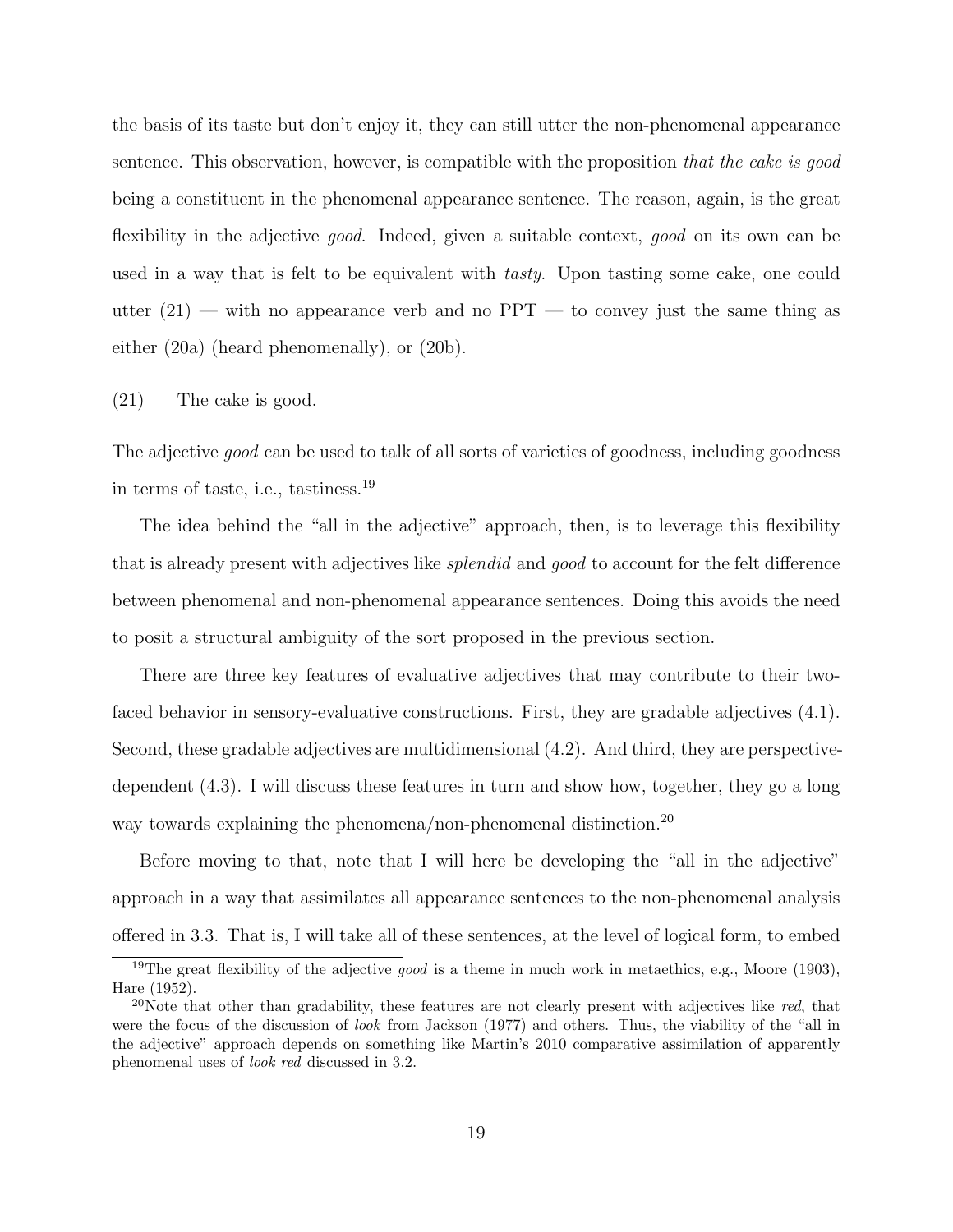a full proposition, employing the semantic clause from [\(16\).](#page-15-2) There is, however, another avenue one might want to pursue to avoid a verbal ambiguity view: namely, to assimilate all cases to the structure of the phenomenal sentences offered in [3.3,](#page-12-0) employing the semantics in [\(17\).](#page-16-0) On this approach all appearance sentences, both the intuitively phenomenal and nonphenomenal, would have the verb take a property-denoting complement which characterizes the look in question. Taking this approach, the phenomenal cases are easy, while the nonphenomenal ones are a challenge, whereas on the approach I will pursue, it is the reverse. One reason to prefer assimilation in the direction of the non-phenomenal analysis is that there are other forms of appearance sentences that almost certainly embed full propositions. These include, for instance, the constructions in (22).

- (22) a. The spread looks to be splendid.
	- b. The spread looks like it's splendid.
	- c. It looks as if the spread is splendid.

It thus seems plausible that all appearance constructions include propositional constituents, while it's not plausible that none do. If we want an analysis that can extend to these further constructions, the non-phenomenal is most promising.<sup>[21](#page-19-1)</sup>

## <span id="page-19-0"></span>4.1 Gradability

Evaluative adjectives are gradable. Things aren't just splendid or not, or good or not, but also splendid or good in varying degrees. One spread can be more splendid than another, for instance, even if neither is splendid, full stop. In this respect, evaluative adjectives are like adjectives such as tall and wide. In [3.3,](#page-12-0) I left the semantics of *splendid* unspecified, simply assuming that it denoted a function from individuals to truth values. To account for gradability, though, we should, as a first pass, take splendid to denote a measure function

<span id="page-19-1"></span> $21$ The view in [Martin](#page-30-9) [2010,](#page-30-9) [2020](#page-30-10) seems to be an example of the alternative approach. He explicitly disavows an ambiguity in look, and takes the complement of look in all cases to in some way further characterize the look in question. However, in order to achieve the phenomenal/non-phenomenal readings, he does say that there is a structural ambiguity in the way the complement modifies the verb.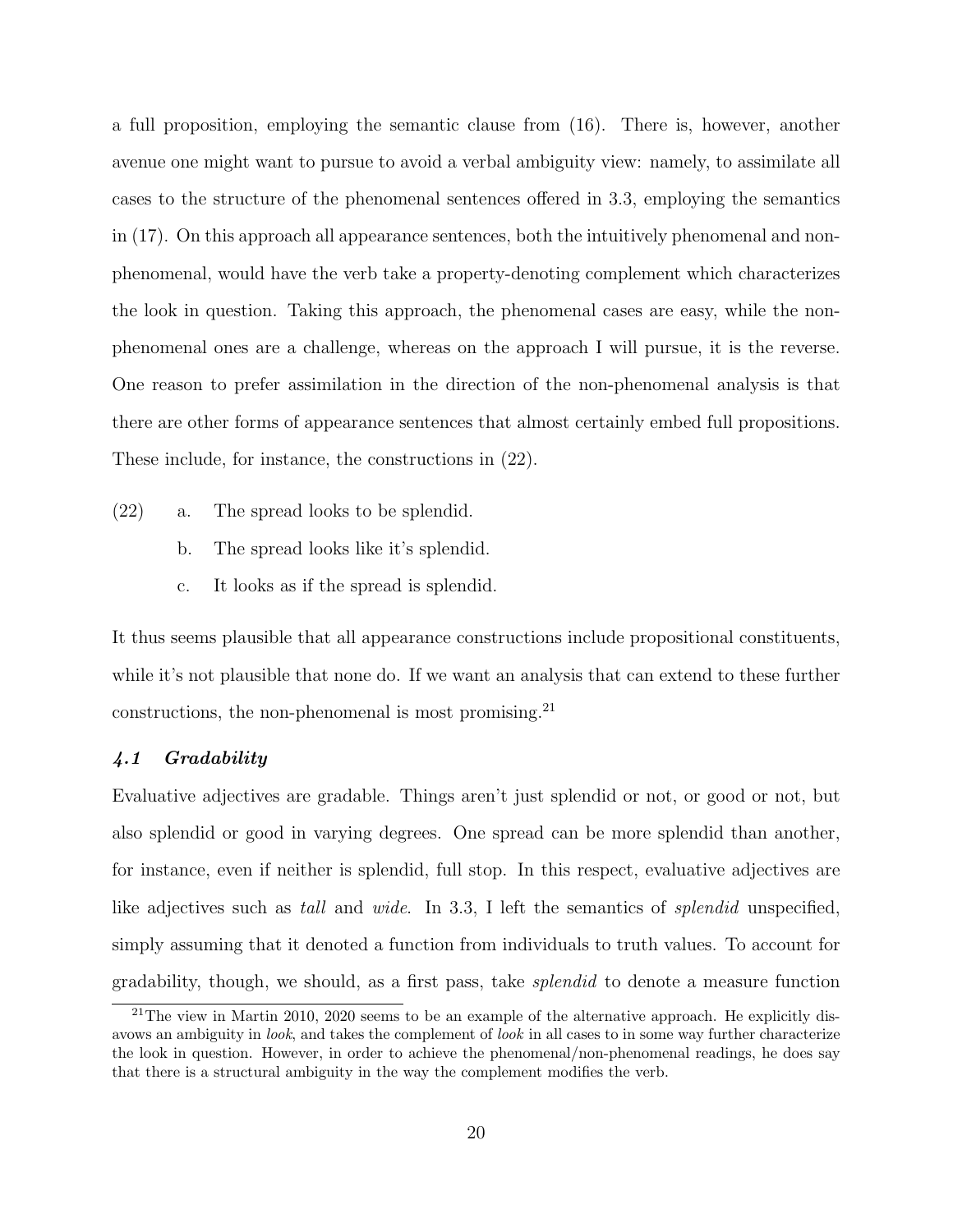(a function from individuals to degrees), as in (23), where  $splendid(x, w, j)$  is x's degree of splendidness for  $j$  at  $w$ .

(23) [splendid]<sup>*c*; *w*, *j*</sup> = 
$$
\lambda x
$$
.*splendid*(*x*, *w*, *j*)

This measure function can then compose with various degree morphemes to form predicates. For instance, in our example, it would compose with the "positive form" POS morpheme, as in (24), where g is a variable over measure functions and  $s_{g,c}$  is the standard for g in context c.

(24) 
$$
[\text{POS}]^{c;w,j} = \lambda g. \lambda x. g(x) > s_{g,c} \text{ at } w
$$

Gradability introduces a certain amount of subjectivity into discourse, given different possible contextually-supplied standards for applying the positive form of the adjectives (e.g., [Barker](#page-29-10) [2002\)](#page-29-10).

However, the role of a standard in applying the positive form isn't yet enough to capture the different uses of splendid in phenomenal and non-phenomenal appearance sentences. The difference between holding that the spread looks splendid in the phenomenal sense, of being splendid-looking and holding that it looks splendid, non-phenomenally, in the sense that it looks like it's splendid in a look-independent way, is not a difference in *how splendid* one thinks something had to be to count as splendid, full stop. Rather, the difference is in the way the spread is being evaluated as splendid, or what *dimension* of splendidness is taken to be relevant.

## <span id="page-20-0"></span>4.2 Dimensions

Dimension-sensitivity is common with gradable adjectives, and doesn't only show up with evaluative terms. That is, while some gradable adjective, like *tall*, always denote the same measure function, others, like *splendid* (as well as *clever*, *healthy*, etc.) can denote different measure functions in different contexts.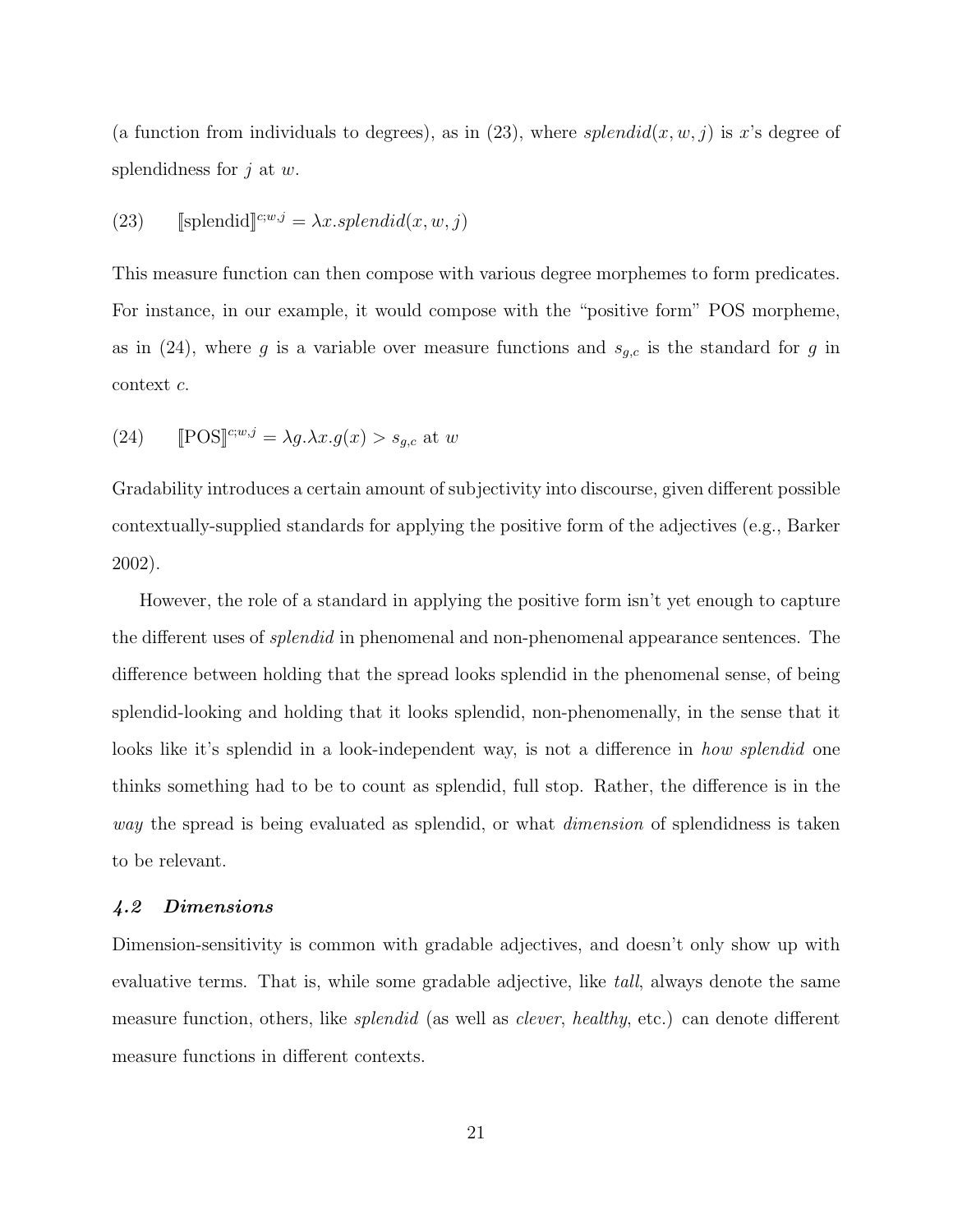Let us, then revise our semantics for *splendid* so that it denotes a *context-sensitive mea*sure function, as follows:

## (25)  $\qquad \text{[splendid]}\mathbb{C}^{w,j} = \lambda x.\text{splendid}_c(x, w, j)$

Here, splendid<sub>c</sub> $(x, w, j)$  is x's degree of splendidness of the sort relevant at c for j at w. Adjectives that denote context-sensitive measure functions give rise to *ordering subjectivity* (e.g., [Bylinina](#page-29-20) [2017,](#page-29-20) [Silk](#page-31-13) [2021\)](#page-31-13). That is to say, in different contexts, the ordering of objects by splendidness can differ (even without any change in the objects themselves). By contrast, the ordering of objects by height does not differ from context to context.

Simply taking *splendid* to denote a context-sensitive measure function still leaves unresolved several aspects of its interpretation. When an adjective has a denotation as in (25), at least two factors go into determining the output degree: (a) Which dimensions of the given property are relevant? (b) If there are multiple relevant dimensions, how are they to be combined to yield the ordering? Question (a) resolves indeterminacy, while question (b) resolves multidimensionality.

To see the difference between indeterminacy and multidimensionality, let us compare the adjectives long and clever. The adjective long can be used to talk either of temporal duration or physical length. But though the dimension of evaluation can change, only one is ever relevant for a given use of the adjective. Adjectives like this, that can be associated with different dimensions of evaluation in different cases, display indeterminacy.<sup>[22](#page-21-0)</sup>

The adjective *clever* is arguably also indeterminate, capable of being used on different occasions to speak, as [Klein](#page-30-13) [\(1980,](#page-30-13) p. 7) puts it, of "an ability to manipulate numbers, [or] an ability to manipulate people." But it seems that, in many contexts, multiple kinds of cleverness can all be relevant. They are combined and weighted in some way to yield an overall assessment of how clever someone is. Thus, clever is multidimensional in the sense of [Sassoon](#page-31-7)

<span id="page-21-0"></span><sup>22</sup>See [Kennedy](#page-30-6) [2007,](#page-30-6) sec. 2.1, picking up on cases that [Klein](#page-30-13) [\(1980,](#page-30-13) pp. 7–8) calls "nonlinear"; also [McConnell-Ginet](#page-30-14) [1973,](#page-30-14) [Kamp](#page-30-15) [1975.](#page-30-15) [Solt](#page-31-14) [\(2018,](#page-31-14) p. 75) holds that adjectives like this are not multidimensional, but instead display "dimensional ambiguity".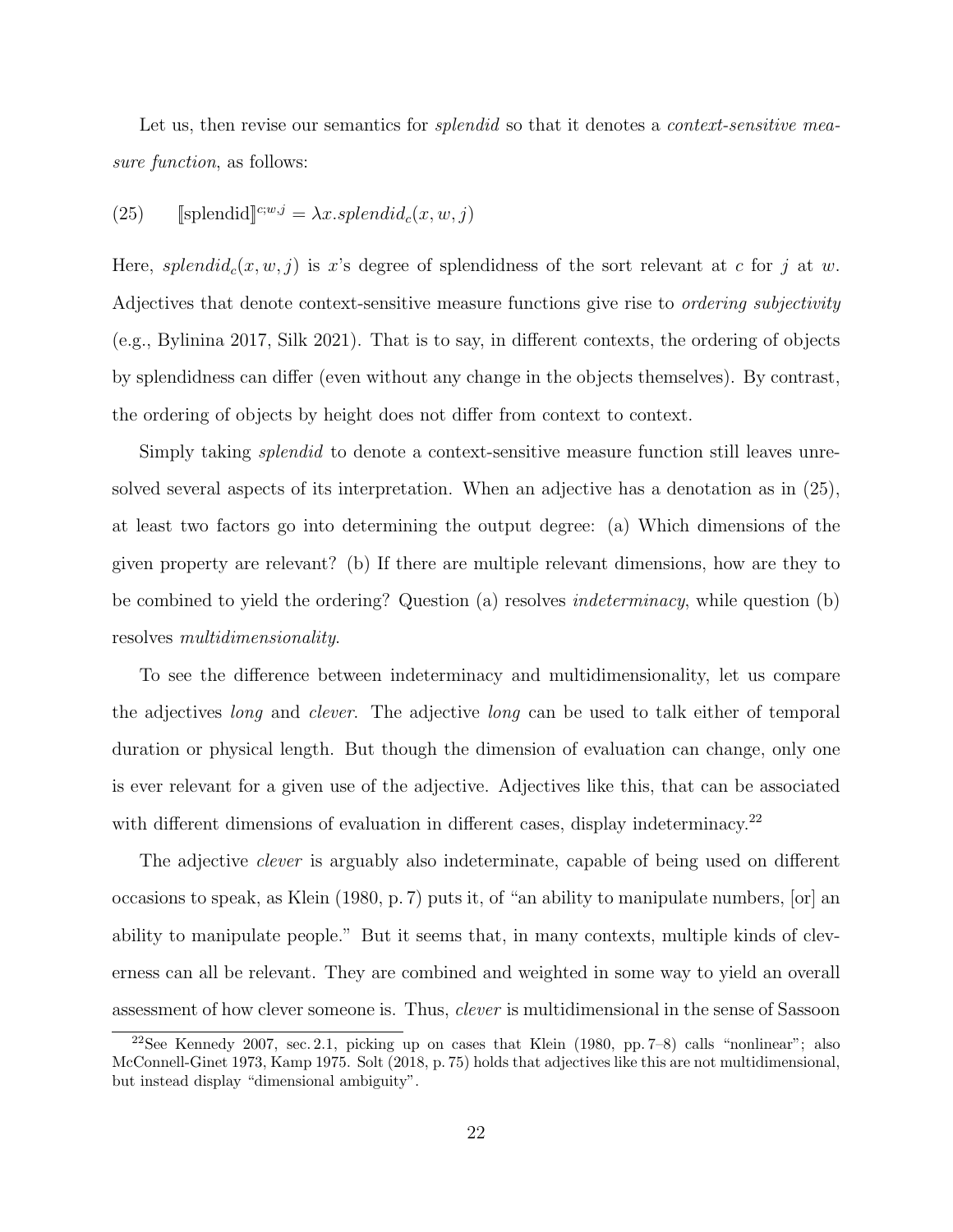$(2013, p. 336)$  $(2013, p. 336)$ : It can be "associated with many different dimensions simultaneously."<sup>[23](#page-22-0)</sup>

The notions of indeterminacy and multidimensionality can be fruitfully applied to the evaluative adjectives involved in the sensory-evaluative constructions that we've been investigating. Earlier, we saw that (26a) (with no appearance verb) can, in a suitable context, be used equivalently to (26b) (with the appearance verb), and likewise with (27a–b).

- (26) a. The spread is splendid.
	- b. The spread looks splendid.
- (27) a. The cake is good.
	- b. The cake tastes good.

How are splendid and good in the non-appearance sentences to be interpreted, so that we predict the possible equivalence of these sentences? I propose that we should view them (and other evaluative adjectives) as indeterminate between applying in terms of appearances and applying in terms of other respects. The spread can be splendid in way of looks, or splendidlooking, but not splendid in some other respect, just as Montana can be large in terms of its geographical extent but not large in terms of its population. That is, depending on the context,  $c$ , splendid<sub>c</sub> may be a function to degrees of splendidness in visual appearance, or degrees of splendidness in other respects.

However, even settling on appearances vs other respects of evaluation, *splendid, good* and so on are still multidimensional. We can both be talking about looks, but still disagree about whether the spread is splendid(-looking), because we prioritize different aspects of the visual arrangement, say, color as opposed to balance. Multidimensionality persists with evaluative adjectives even once the indeterminacy between appearances and other respects is settled.

The result is that  $(26a)$  and  $(27a)$ , with no appearance verbs, can in a sense be used "phenomenally" or not. The idea, then, is that when a sensory-evaluative predicate gets

<span id="page-22-0"></span><sup>&</sup>lt;sup>23</sup>On multidimensionality, see also [Kennedy](#page-30-7) [2013,](#page-30-7) [Bylinina](#page-29-20) [2017,](#page-30-16) [McNally and Stojanovic](#page-30-16) 2017, [Solt](#page-31-14) [2018,](#page-31-14) [Silk](#page-31-13) [2021,](#page-31-13) [Soria-Ruiz and Faroldi](#page-31-15) [2020.](#page-31-15)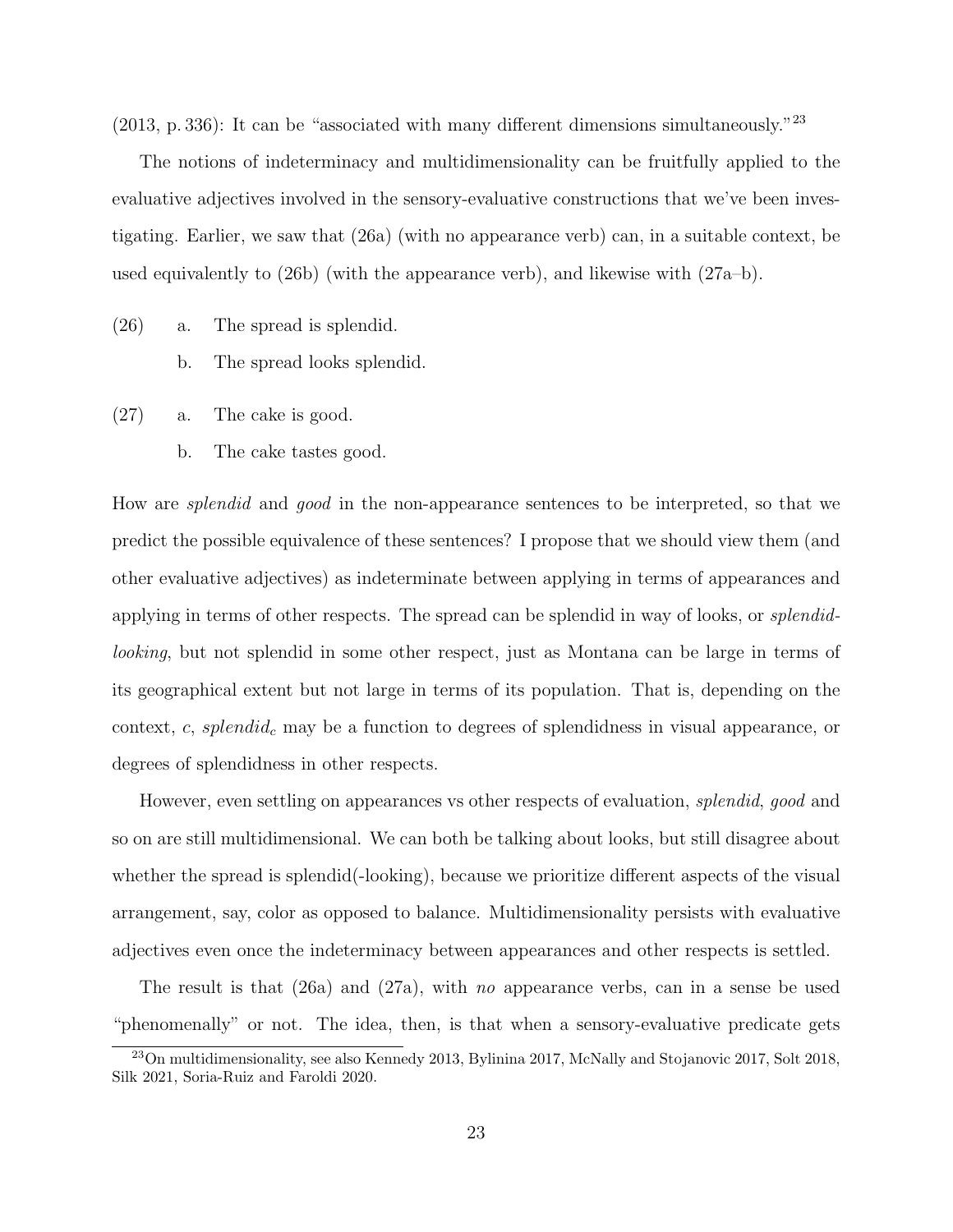a phenomenal reading, this is because the relevant respect of evaluation for the embedded adjective is appearance, and more specifically, the modality of appearance specified by the verb. Thus, in effect, when used phenomenally, look splendid is heard as look splendid-looking. The phenomenal reading could then, after all, be captured by taking the appearance verb to have a propositional argument; it just must not be a proposition about appearanceindependent splendidness. But the adjective *splendid*, on its own, never had to be used that way anyway. In some cases, though, the sort of splendidness at issue is independent of the type of appearance specified by the verb. And in those cases, we get non-phenomenal readings of the sensory-evaluative construction.<sup>[24](#page-23-0),[25](#page-23-1)</sup> Recognizing how dimensions enter into the interpretation of gradable adjectives  $-$  in ways motivated independently of anything about appearance language — takes us a long way towards being able to predict phenomenal

(i) The spread looks splendid, but it doesn't look splendid.

Similarly, I predict that (ii) can be acceptable, which I think is borne out with suitable emphasis on good (say, in a context where the speaker is enjoying greasy fast food).

(ii) This food is tasty, but it doesn't taste good.

<span id="page-23-1"></span><sup>25</sup>An alternative explanation might appeal to comparison classes instead of dimensions. The idea would be to think of look splendid on the model of splendid spread, when it comes to determining what kind of splendidness is at issue. [Kennedy](#page-30-6) [\(2007\)](#page-30-6) argues one should not take the comparison class to be an argument of the gradable adjective, due to examples like (i).

(i) Alice's car is an expensive BMW, but it's not expensive for a BMW.

<span id="page-23-0"></span> $^{24}$ Note that I would predict (on either the view in this section or the last) that (i) is consistent:

I think this is right. And one can get the true reading with appropriate emphasis on look in the second conjunct. That it may be a bit hard to appropriately utter this sentence is not more mysterious than the difficulty of appropriately uttering I went to the bank, but I didn't go to the bank, talking about the two different kinds of banks.

With just the first conjunct, one would naturally interpret the sentence to mean that the car is expensive for a BMW. But that is merely a pragmatic preference — as we can tell from the fact that the overall sentence in (i) is not a contradiction. Similarly, with *look splendid*, it may be especially natural to evaluate the spread as splendid for a visually appearing thing, which would give rise to the phenomenal reading. But, just as with expensive BMW, this link is optional. Non-phenomenal readings arise when the context naturally supplies a different comparison class. Something like this is suggested by [Martin](#page-30-10) [\(2020,](#page-30-10) p. 103), when he holds that adjectives like splendid "lack category restrictions" and so we can shift the comparison group from, say "splendid for the look of something" to "splendid for a platter of food." His way of characterizing things doesn't quite fit with my suggested analysis, on which *splendid* is always being attributed to the spread itself. Still, the possible role of shifting comparison classes is worth keeping in mind.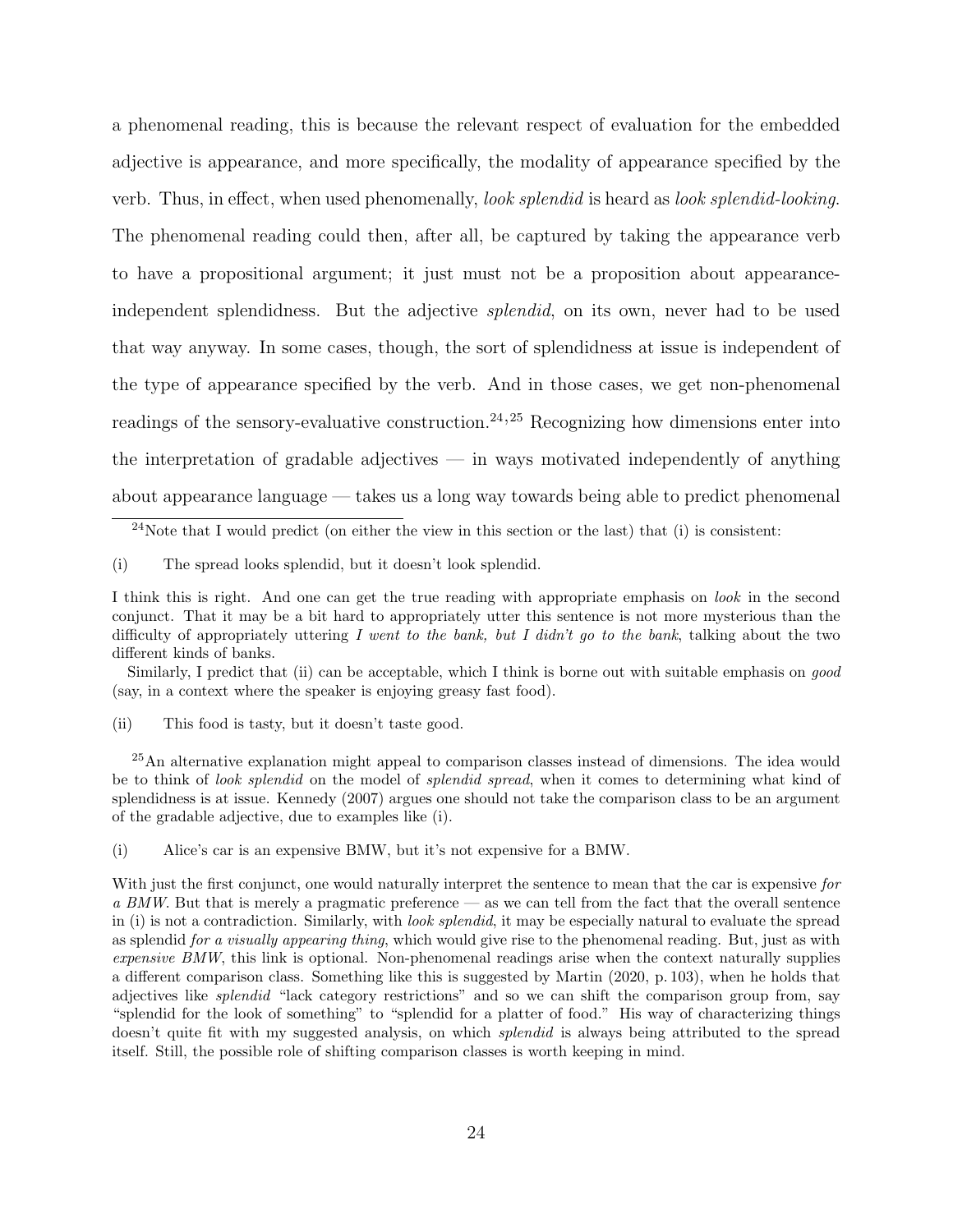and non-phenomenal readings of sensory-evaluative predicates. However, we need one more ingredient in order to capture all apparent phenomenal cases.

## <span id="page-24-0"></span>4.3 Perspectives

One might question: To get a phenomenal reading, is it enough to specify the dimension that is being used for evaluating the complement adjective? This might seem to be sufficient when considering the case of *look splendid*. However, recall the case with *taste good*, in the non-phenomenal context B, repeated here:

<span id="page-24-1"></span>(28) Context B: Speaker is sampling cakes for a friend's wedding. The friend has instructed that the cake should be vanilla, which the speaker doesn't like. . . . They taste a cake which they can tell is a good quality vanilla one, though they don't enjoy it.

This cake tastes good.

The key thing to notice is that, here, even on the non-phenomenal reading, the sentence with taste good is used to say that the cake is good-tasting in some sense. After all, the speaker cares about how the cake will taste to those who will eat it, and not about some other type of goodness.

What, then, makes (28) in context B still fall short of being used phenomenally? The answer, I propose, is that the embedded adjective,  $qood$  — although it is being heard as  $qood\text{-}tasting$  — is also being used *exocentrically*, as opposed to *autocentrically* [\(Lasersohn,](#page-30-1) [2005\)](#page-30-1). That is to say, the individual whose assessment of good-tastingness matters is not the speaker herself, as it usually is by default, but rather someone else or some other group.

The possibility of both autocentric and exocentric uses is typically associated with the judge-dependence of the predicates in question. When the application of a predicate can vary from one judge to another, then the possibility also arises that the judge, though by default the speaker  $-$  giving rise to autocentric uses  $-$  can be shifted in some contexts to someone else — giving rise to exocentricity. Standard examples make use of PPTs, as in (29).

(29) a. The new cat food is tasty. (Amber gobbles it all up right away.)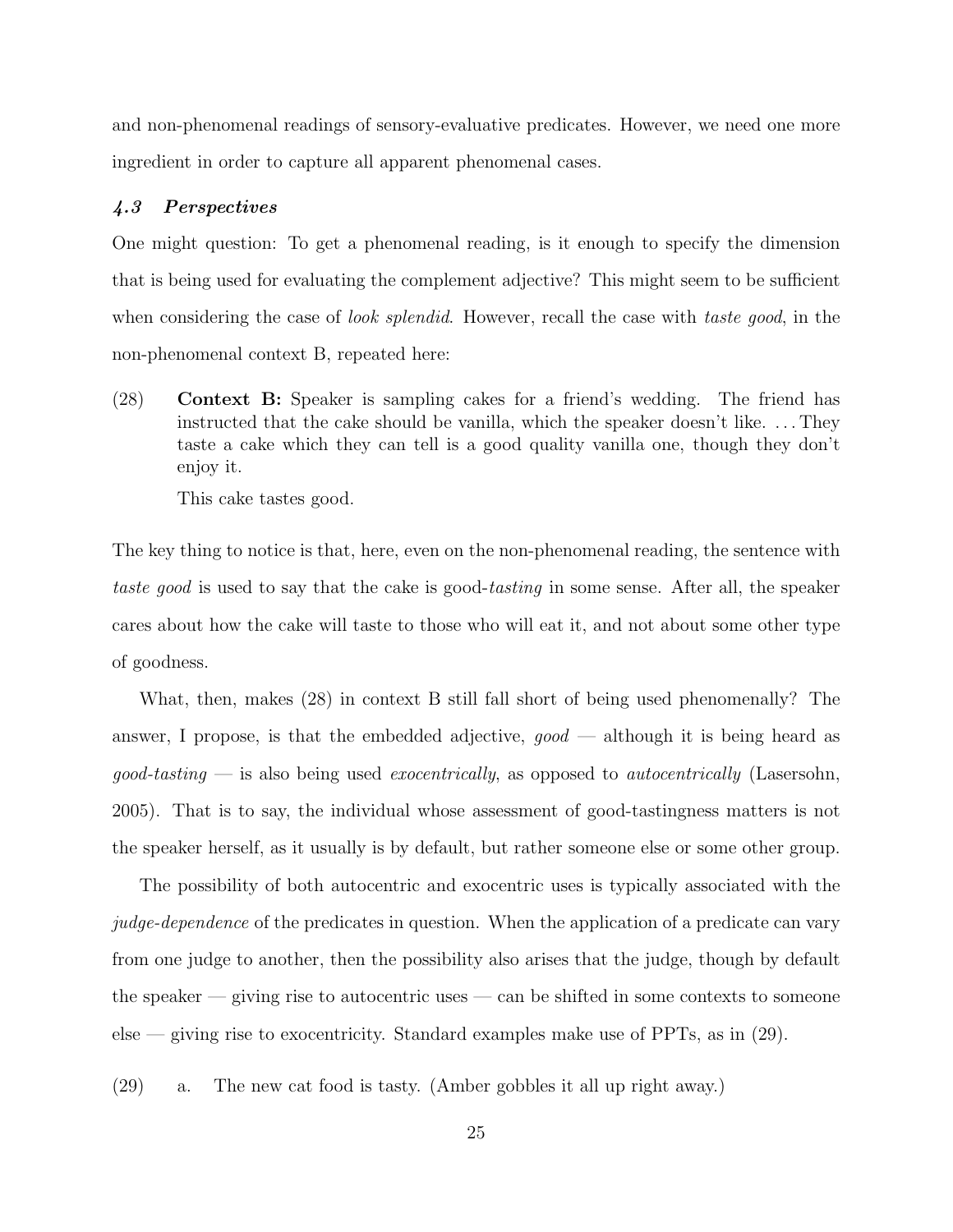b. The roller coaster was fun. (I didn't set foot on it but the kids couldn't get enough.)

There are many questions about how a judge enters into the interpretation of such predicates, and, indeed, whether a judge is needed in the semantics at all  $(e.g.,$  [Pearson](#page-31-4) [2013,](#page-31-4) Muñoz [2019,](#page-31-6) [Moltmann,](#page-31-11) this volume). These questions are orthogonal to my interests here. I will here take judge-dependence simply as a stand-in for whatever it is about the meaning of these predicates that gives rise to the perspectival differences across autocentric and exocentric uses. The key point is that such a phenomenon is widely recognized in cases that do not involve appearance language. My suggestion here is that this fact, combined with the nonphenomenal interpretation of appearance verbs from [3.3](#page-12-0) as well as the dimension-sensitivity discussed in [4.2,](#page-20-0) predicts the availability of phenomenal and non-phenomenal readings of sensory-evaluative predicates.

The non-phenomenal reading of the *taste good* sentence in context B arises because it is used to convey, in effect, that the taste of the cake suggests that it is good-tasting to the wedding guests. By contrast, a phenomenal reading arises when the sentence is used to convey that the taste of the cake suggests that is good-tasting to the speaker. Thus, the canonical examples of "phenomenal" appearance sentences, on this approach, are ones where the embedded adjective is not only interpreted along the dimension of the appearance verb, but is also used autocentrically.<sup>[26](#page-25-0)</sup>

On the view I am presenting, there are in fact two different "loci" for perspectivedependence in the sensory-evaluative constructions under examination. In [4.2,](#page-20-0) we said that, in the phenomenal case, the predicate look splendid is used to mean look splendid-looking, and taste good to mean taste good-tasting. Now, we are adding that to truly predict the

<span id="page-25-0"></span> $26$ There is debate about the relationship between judge-dependence and multidimensionality. I assume that there is a kind of experiential assessment associated with the judge in at least some cases, including with PPTs and adjectives like *splendid-looking*, that is distinct from multidimensionality as it arises with adjectives like clever. For related discussion, see, e.g., [Bylinina](#page-29-20) [\(2017\)](#page-29-20), [Solt](#page-31-14) [\(2018\)](#page-31-14), [Kaiser and Herron Lee](#page-29-21) [\(2018\)](#page-29-21), [Soria-Ruiz and Faroldi](#page-31-15) [\(2020\)](#page-31-15).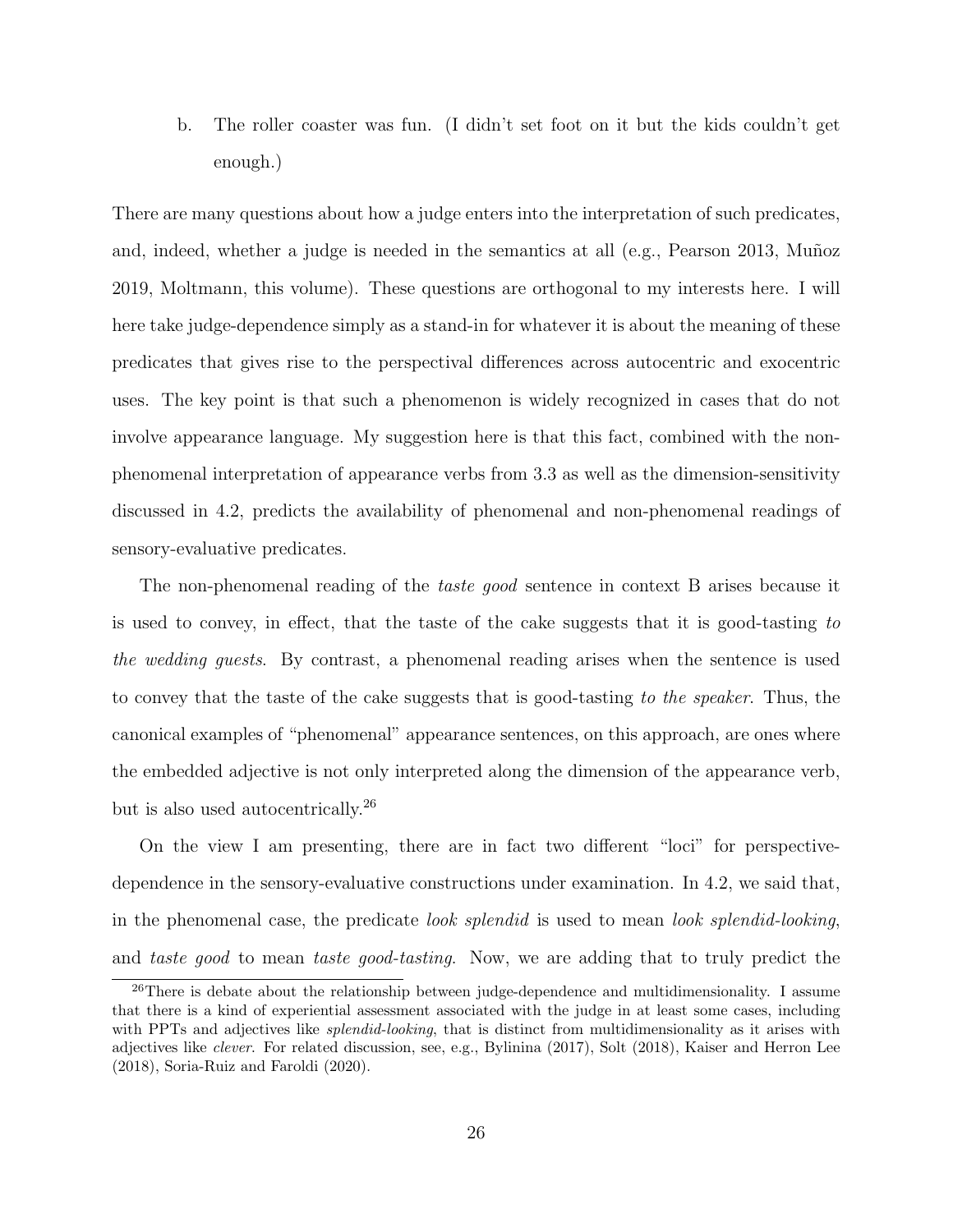phenomenal reading, we also need the claim to be made autocentrically. But we should ask: Considering the case of *taste good*, must the speaker be the judge for the verb *taste*, for the adjective good(-tasting), or both? That there can be different perspectives associated with these different pieces of the sentence can be shown from the fact that multiple experiencer prepositional phrases can co-occur:

#### (30) This treat tastes good-tasting for cats to me.

This is a slightly odd sentence, since it implies that I have tasted the treat and judge, on the basis of its taste, that it would taste good to cats. There's no implication here that I enjoyed the treat. It's possible, then, for the verb taste to be used autocentrically, but to evaluate good-tastingness as an exocentric property.<sup>[27](#page-26-0)</sup> My sense is that this kind of use is non-phenomenal. Indeed, it's quite similar to the cake-sampling situation in context B, which we recently reviewed in [\(28\).](#page-24-1) This shows that it's really the autocentricity or exocentricity of the embedded predicate that is determining whether a sentence with a sensory-evaluative predicate is phenomenal or non-phenomenal. All the cases we've been discussing are autocentric with respect to the verb.<sup>[28](#page-26-1)</sup>

In sum, the "all in the adjective" approach leverages two key independently-motivated features of the adjectives embedded in sensory-evaluative constructions in order to explain the availability of phenomenal and non-phenomenal readings. First, the adjectives can be evaluated with respect to different dimensions; second, they are perspective-dependent, allowing for both autocentric and exocentric uses. Putting these together, we notice that phenomenal readings arise when the adjective is evaluated autocentrically and along the

<span id="page-26-1"></span><span id="page-26-0"></span> $^{27}$ On related "perspective plurality" and its implications for an analysis of PPTs, see [Kneer et al.](#page-30-17) [2016.](#page-30-17)

<sup>&</sup>lt;sup>28</sup>The phenomenal/non-phenomenal difference seems to persist even with exocentric uses of the main verb. For instance, imagine we are observing a bird who chews up food to feed to its young, in addition to eating the food itself. And let's imagine that ornithologists have determined that the bird judges by taste whether some food is good for their young and chews this food in a distinctive way. Then, observing the bird chewing in this distinctive way, we might remark, That food tastes good, with the verb anchored exocentrically to the bird, but the bird "judging" that the food is good for its young. This would be a non-phenomenal reading. By contrast, if we just observe the bird seeming to enjoy some food, we could utter that same sentence, again exocentrically, but this time with a phenomenal reading.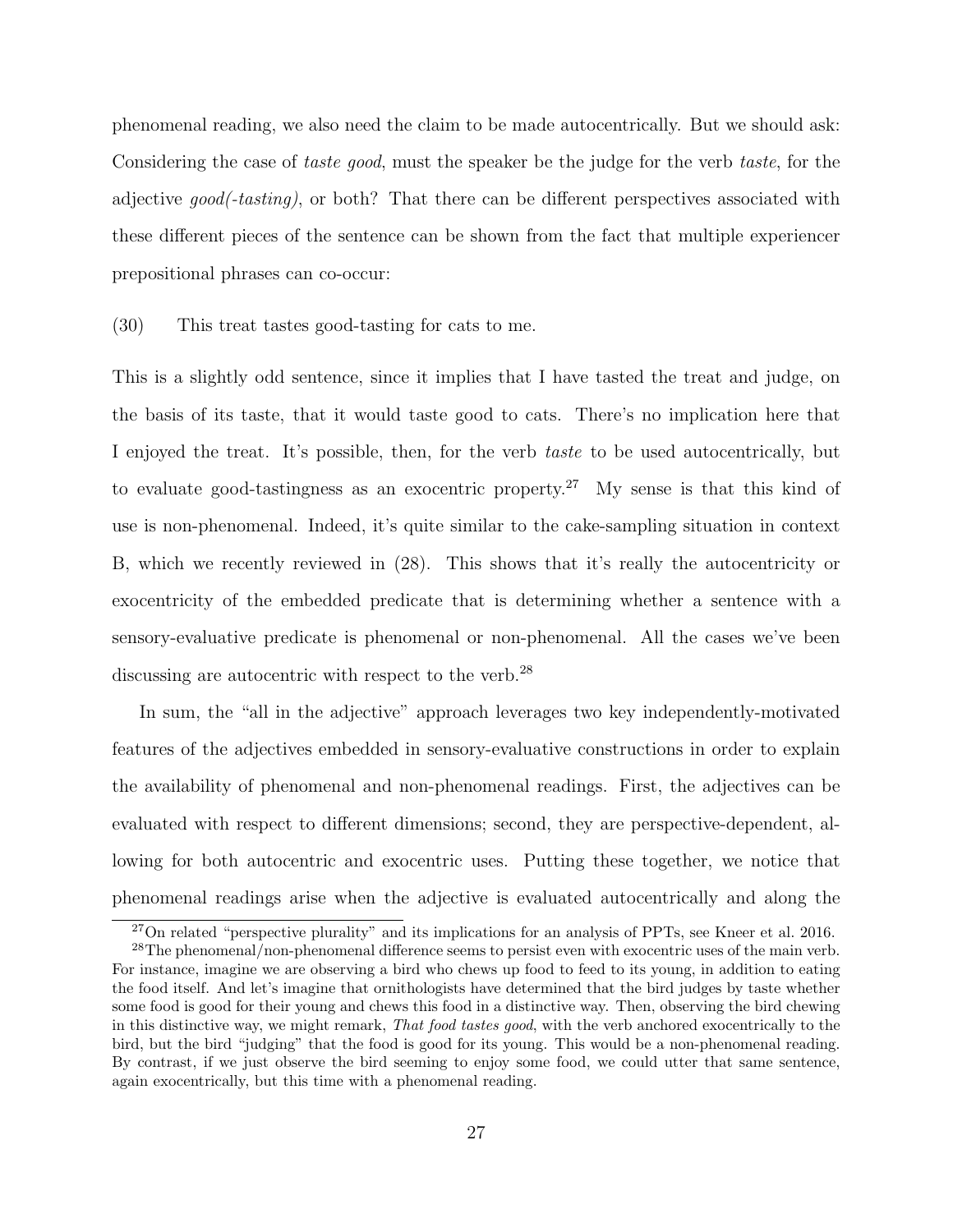dimension of the appearance specified by the verb. On this approach, phenomenal readings are in some sense "epiphenomenal". There's nothing especially unified about them, and they don't call for any special interpretive machinery. They simply arise due to a confluence of factors that can also show up separately and in many other linguistic contexts.

#### <span id="page-27-0"></span>5 Conclusion: prospects for the two approaches

Let's step back and assess the prospects of the two approaches we have considered for analyzing sensory-evaluative predicates, like look splendid and taste good. The puzzle was to account for both their phenomenal and non-phenomenal readings, as distinguished in section [2.](#page-3-0) The verbal ambiguity approach, discussed in section [3,](#page-6-0) accounts for the distinction through two different argument structures for appearance verbs. The "all in the adjective" approach, discussed in section [4,](#page-17-0) has the advantage of maintaining uniform semantics for appearance verbs, while accounting for the distinction through independently-motivated features of adjective meaning. However, I would like to conclude by discussing a challenge that still faces this second view.

The challenge arises when we examine the relationship between sensory-evaluative predicates and other slightly different appearance constructions. Namely: Why is there such a felt difference between the sentences in (31)?

- (31) a. The cake tastes good.
	- b. The cake tastes like it's good.

The "all in the adjective" approach can explain why (31a) can be interpreted either phenomenally or non-phenomenally. However, it leaves it mysterious why (31b) seems unable to be heard phenomenally. If the adjective *good* could, on its own, contain all the "phenomenal" material, why does (31b) seem only to have a non-phenomenal reading?

The most promising response on behalf of "all in the adjective" should appeal, I think, to competition between the different more and less complex surface syntactic forms. Assume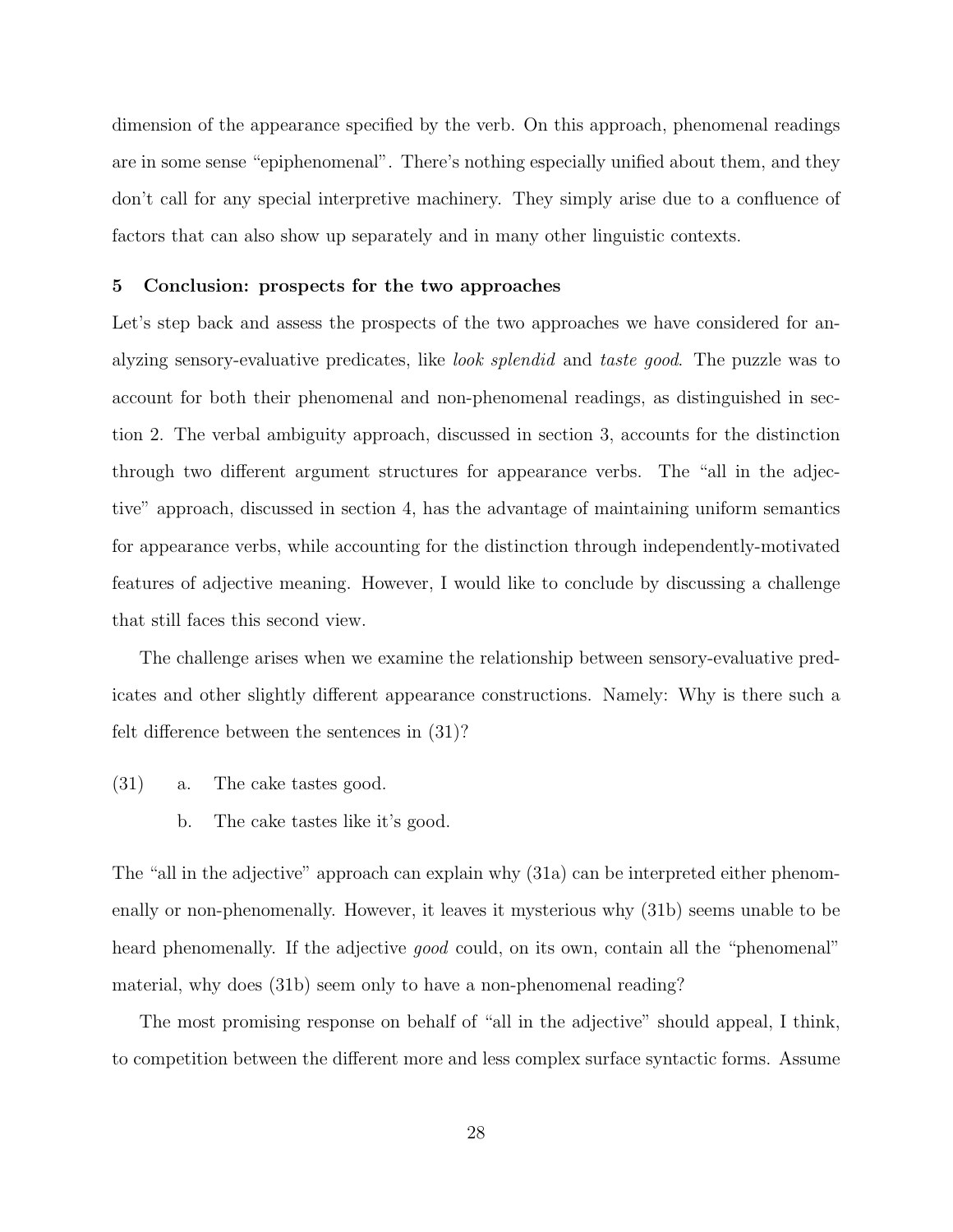that, in (31a), proximity between the adjective good and the verb taste leads good by default to be evaluated along the dimension of taste; and assume, furthermore, that judge-dependent expressions are by default used autocentrically. These two assumptions have the result that (31a) by default gets interpreted phenomenally, with this only being overridden by a suitably special context (like context B from above). If we then take it that the more complex form in (31b) more readily lends itself to embedding the claim that something is good in other respects or for other judges, then we can understand why it would be rare, if not impossible, to use (31b) to convey the phenomenal claim. There is a simpler form, namely  $(31a)$ , that will always do better, in that the desired reading is the default for it.<sup>[29](#page-28-0)</sup> While many details remain to be worked out, perhaps a pragmatic story along these lines can explain the felt difference between (31a) and (31b) without stipulating that the truth conditions available to each must, in principle, be different.

Still, given the challenge from (31), the verbal ambiguity approach may in the end be well-motivated. Nevertheless, it's worthwhile to work out the possibility of leveraging flexible adjective meanings to account for the different uses of appearance sentences. And importantly, in assessing whether we must depart from that view, we should consider not only the meaning of taste good and other sensory-evaluative predicates on their own, but also the interpretive possibilities of these constructions in comparison to others.

## Acknowledgments

For helpful discussion of this work, I wish to thank participants in the symposium on experiential language at the 2021 (virtual) Pacific APA, as well as audience members at the Dianoia Institute of Philosophy language workshop. Special thanks to Melissa Fusco, Dilip Ninan, Arc Kocurek, and Julia Zakkou for comments on earlier drafts of this paper.

<span id="page-28-0"></span> $^{29}$ There may be some special contexts in which good in (31b) could be heard as good-tasting to me.

<sup>(</sup>i) This cake tastes like it's good, but it's not — it only tastes that way because we just ate miracle berries.

Miracle berries are fruits that make everything taste much sweeter than they normally would. With (i), it seems that the speaker is holding that the cake tastes like it's good-tasting to them, but they doubt that it truly is good-tasting to them, since they think they wouldn't like its taste if they ate it without the influence of the berries. Thanks to Dilip Ninan for suggesting this case.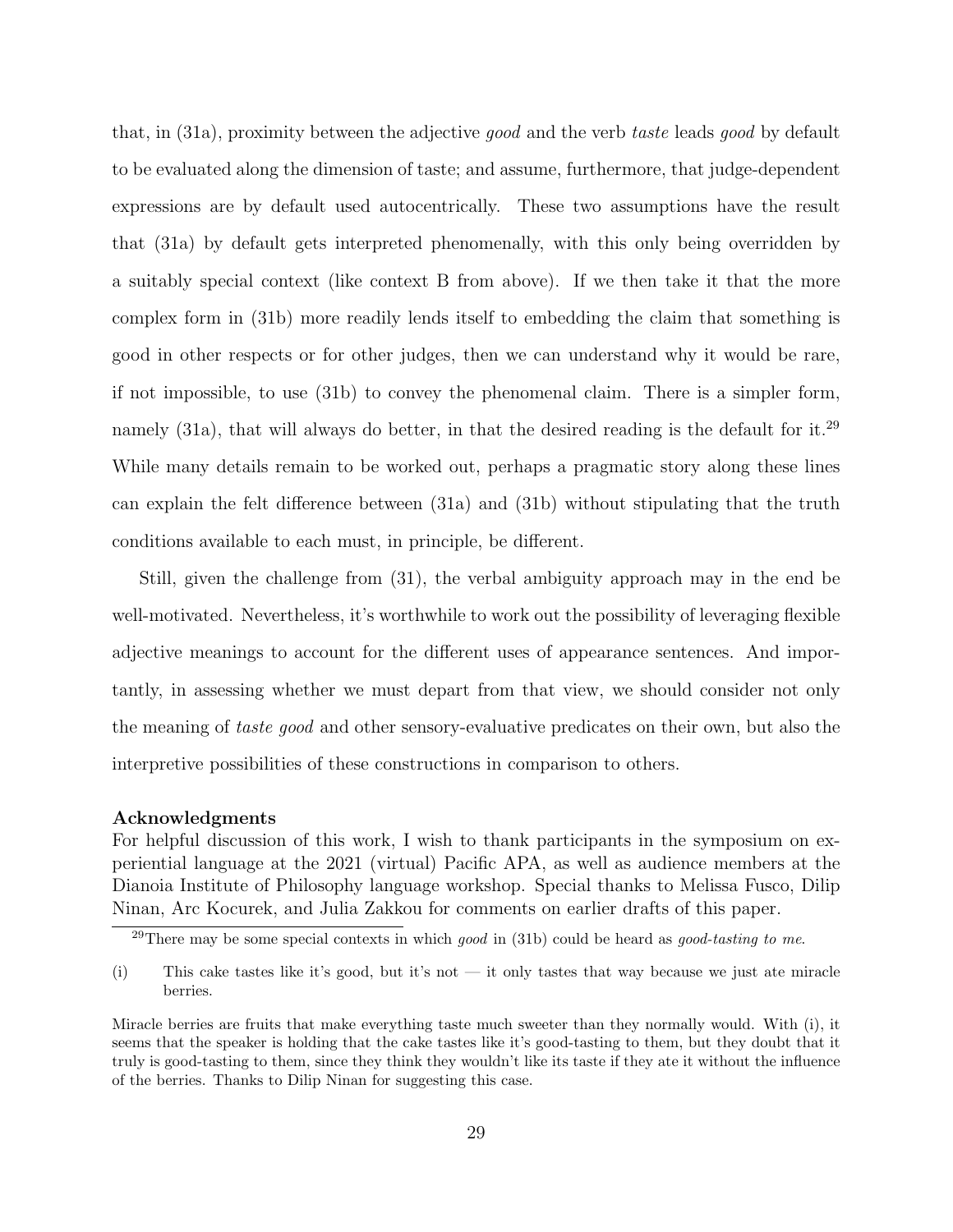#### <span id="page-29-2"></span>References

Anand, P. and Korotkova, N. (2018). Acquaintance content and obviation. In Sauerland, U. and Solt, S., editors, Proceedings of Sinn und Bedeutung 22, pages 55–72. <https://doi.org/10.18148/sub/2018.v22i1.65>.

<span id="page-29-1"></span>Anthony, A. (2016). Experience, evaluation and faultless disagreement. Inquiry: An Interdisciplinary Journal of Philosophy, 59(6):686–722.

<https://doi.org/10.1080/0020174X.2016.1208923>.

<span id="page-29-17"></span>Asudeh, A. and Toivonen, I. (2012). Copy raising and perception. Natural Language  $\mathcal{B}$ Linguistic Theory, 30:321–380. <https://doi.org/10.1007/s11049-012-9168-2>.

- <span id="page-29-18"></span>Asudeh, A. and Toivonen, I. (2017). A modular approach to evidentiality. In Butt, M. and King, T. H., editors, *Proceedings of the LFG '17 Conference*, pages 45–65.
- <span id="page-29-10"></span>Barker, C. (2002). The dynamics of vagueness. Linguistics and Philosophy, 25:1–36.
- <span id="page-29-7"></span>Brogaard, B. (2014). The phenomenal use of 'look' and perceptual representation. Philosophy Compass, 9/7:455–468. <https://doi.org/10.1111/phc3.12136>.
- <span id="page-29-8"></span>Brogaard, B. (2015). Perceptual reports. In Matthen, M., editor, The Oxford Handbook of Philosophy of Perception. Oxford University Press.

<https://doi.org/10.1093/oxfordhb/9780199600472.013.005>.

- <span id="page-29-13"></span>Brogaard, B. (2018). Seeing and Saying: The Language of Perception and the Representational View of Experience. Oxford University Press.
- <span id="page-29-20"></span>Bylinina, L. (2017). Judge-dependence in degree constructions. Journal of Semantics,  $34(2):291-331.$  <https://doi.org/10.1093/jos/ffw011>.
- <span id="page-29-12"></span>Byrne, A. (2009). Experience and content. The Philosophical Quarterly, 59(236):429–451. <https://doi.org/10.1111/j.1467-9213.2009.614.x>.
- <span id="page-29-11"></span>Charlow, N. (2021). Experiential content. Manuscript.
- <span id="page-29-5"></span>Chisholm, R. (1957). Perceiving: A Philosophical Study. Cornell University Press.
- <span id="page-29-4"></span>Dinges, A. (2017). Relativism, disagreement and testimony. Pacific Philosophical
- $Quarterly.$  <https://doi.org/10.1111/papq.12191>.
- <span id="page-29-0"></span>Egan, A. (2010). Disputing about taste. In Feldman, R. and Ted A. W., editors, Disagreement, pages 247–286. Oxford University Press.
- <span id="page-29-3"></span>Franzén, N. (2018). Aesthetic evaluation and first-hand experience. Australasian Journal of Philosophy. <https://doi.org/10.1080/00048402.2018.1425729>.
- <span id="page-29-16"></span>Gisborne, N. and Holmes, J. (2007). A history of English evidential verbs of appearance. English Language and Linguistics, 11(1):1–29.

<https://doi.org/10.1017/S1360674306002097>.

- <span id="page-29-9"></span>Glüer, K. (2017). Talking about looks. *Review of Philosophy and Psychology*, 8:781–807. <https://doi.org/10.1007/s13164-017-0350-7>.
- <span id="page-29-19"></span>Hare, R. M. (1952). The Language of Morals. Clarendon Press.
- <span id="page-29-6"></span>Jackson, F. (1977). Perception: A Representative Theory. Cambridge University Press.
- <span id="page-29-14"></span>Jackson, F. (1982). Epiphenomenal qualia. Philosophical Quarterly, 32:127–136. <https://doi.org/10.2307/2960077>.
- <span id="page-29-15"></span>Jackson, F. (1986). What Mary didn't know. Journal of Philosophy, 83:291–295. <https://doi.org/10.2307/2026143>.
- <span id="page-29-21"></span>Kaiser, E. and Herron Lee, J. (2018). Predicates of personal taste and multidimensional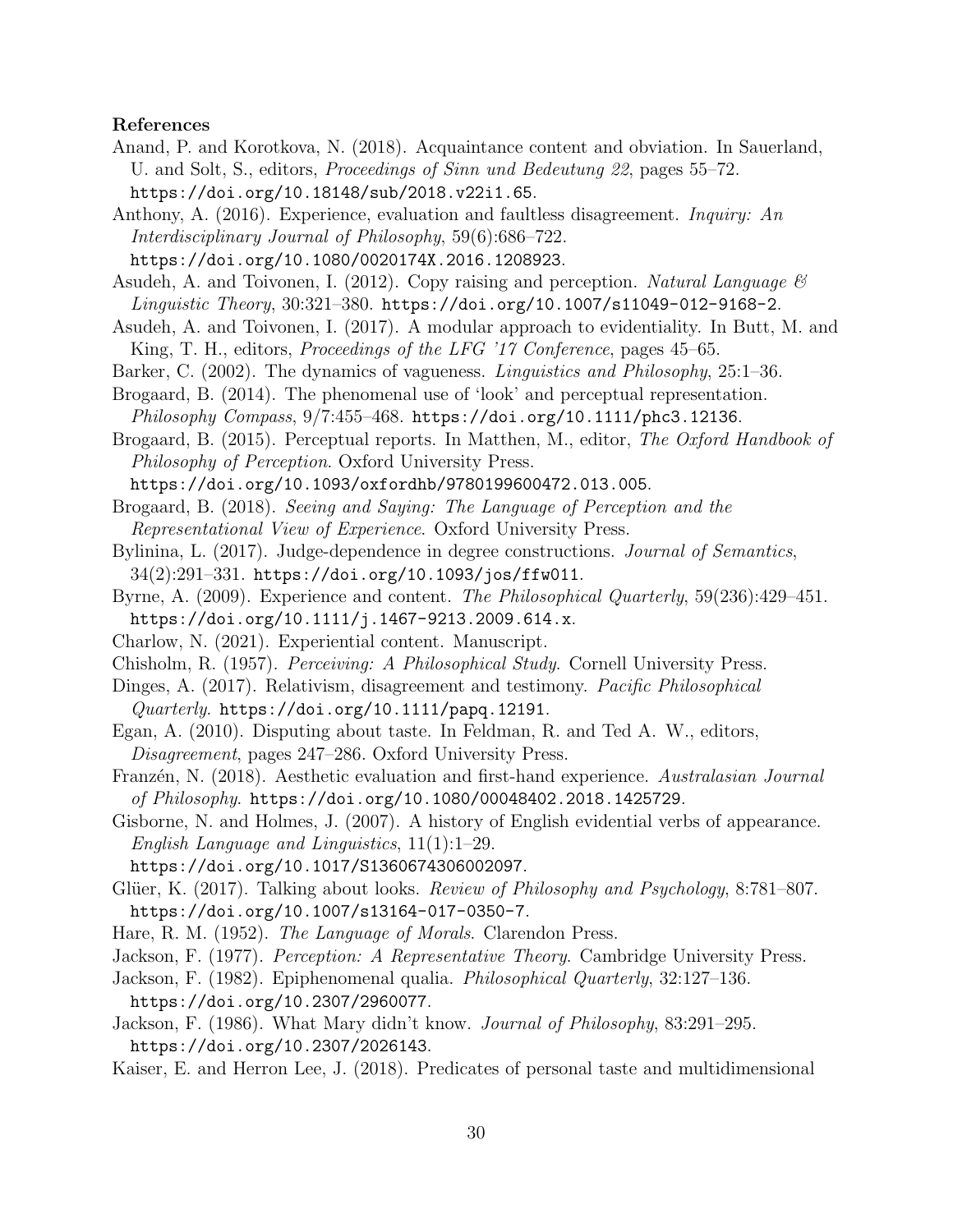adjectives: An experimental investigation. In Bennett, W. G., Hracs, L., and Storoshenko, D. R., editors, Proceedings of the 35th West Coast Conference on Formal Linguistics, pages 224–231, Somerville, MA. Cascadilla Proceedings Project.

- <span id="page-30-15"></span>Kamp, H. (1975). Two theories of the adjective. In Keenan, E., editor, Formal semantics of natural language, pages 123–155. Cambridge University Press.
- <span id="page-30-6"></span>Kennedy, C. (2007). Vagueness and grammar: the semantics of relative and absolute gradable adjectives. Linguistics and Philosophy, 30:1–45. <https://doi.org/10.1007/s10988-006-9008-0>.
- <span id="page-30-7"></span>Kennedy, C. (2013). Two sources of subjectivity: qualitative assessment and dimensional uncertainty. *Inquiry*, 56:258-277. <https://doi.org/10.1080/0020174X.2013.784483>.
- <span id="page-30-5"></span>Kennedy, C. and Willer, M. (2016). Subjective attitudes and counterstance contingency. Semantics and Linguistic Theory (SALT) 26.
	- <https://doi.org/10.3765/salt.v26i0.3936>.
- <span id="page-30-13"></span>Klein, E. (1980). A semantics for positive and comparative adjectives. Linguistics and Philosophy, 4:1–45.
- <span id="page-30-4"></span>Kneer, M. (2021). Predicates of personal taste: empirical data. Synthese. <https://doi.org/10.1007/s11229-021-03077-9>.
- <span id="page-30-17"></span>Kneer, M., Vicente, A., and Zeman, D. (2016). Relativism about predicates of personal taste and perspective plurality. Linguistics and Philosophy, 40:37–60. <https://doi.org/10.1007/s10988-016-9198-z>.
- <span id="page-30-0"></span>Kölbel, M. (2004). Faultless disagreement. *Proceedings of the Aristotelian Society*, 104(1):53–73. <https://doi.org/10.1111/j.0066-7373.2004.00081.x>.
- <span id="page-30-12"></span>Landau, I. (2009). This construction looks like a copy is optional. *Linguistic Inquiry*, 40(2):343–346. <https://doi.org/10.1162/ling.2009.40.2.343>.
- <span id="page-30-11"></span>Landau, I. (2011). Predication vs. aboutness in copy raising. Natural Language  $\mathscr B$ Linguistic Theory, 29:779–813. <https://doi.org/10.1007/s11049-011-9134-4>.
- <span id="page-30-1"></span>Lasersohn, P. (2005). Context dependence, disagreement, and predicates of personal taste. Linguistics and Philosophy, 28:643–686.
	- <https://doi.org/10.1007/s10988-005-0596-x>.
- <span id="page-30-3"></span>López de Sa, D. (2015). Expressing disagreement: a presuppositional indexical contextualist relativist account. Erkenntnis, 80:153–165. <https://doi.org/10.1007/s10670-014-9664-3>.
- <span id="page-30-2"></span>MacFarlane, J. (2014). Assessment Sensitivity: Relative Truth and its Applications. Oxford University Press.
- <span id="page-30-9"></span>Martin, M. G. F. (2010). What's in a look? In Nanay, B., editor, *Perceiving the World*, pages 160–225. Oxford University Press.
- <span id="page-30-10"></span>Martin, M. G. F. (2020). Variation and change in appearances. In Vogt, K. M. and Vlasits, J., editors, Epistemology after Sextus Empiricus, pages 89–115.
- <span id="page-30-14"></span>McConnell-Ginet, S. (1973). Comparative Constructions in English: A Syntactic and Semantic Analysis. PhD thesis, University of Rochester.
- <span id="page-30-16"></span>McNally, L. and Stojanovic, I. (2017). Aesthetic adjectives. In Young, J., editor, The Semantics of Aesthetic Judgment, pages 17–37. Oxford University Press.
- <span id="page-30-8"></span>Moltmann, F. (2010). Relative truth and the first person. Philosophical Studies,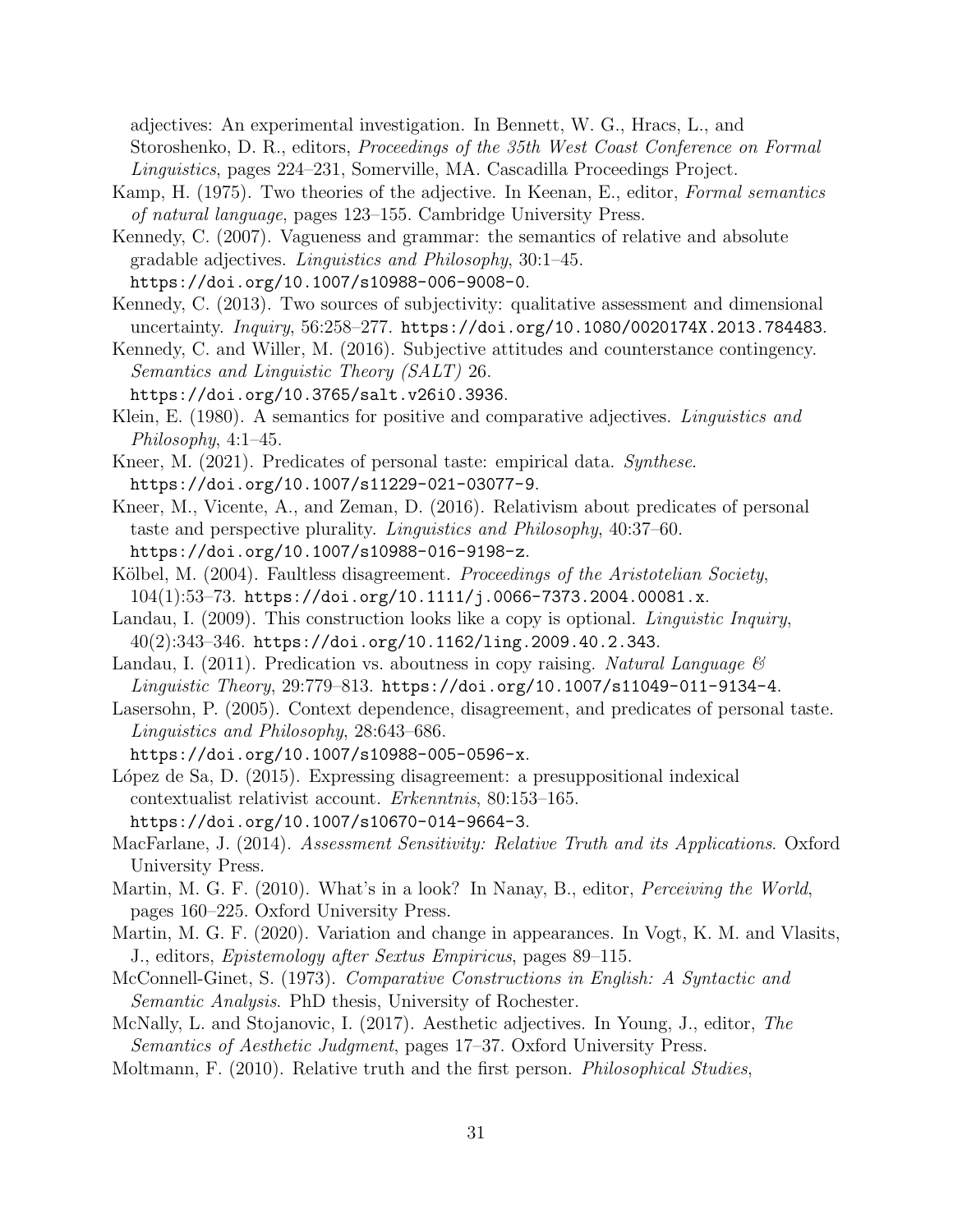150(2):187–220. <https://doi.org/10.1007/s11098-009-9383-9>.

- <span id="page-31-11"></span>Moltmann, F. (2022). Tastes and the ontology of impersonal perception reports. In Wyatt, J., Zakkou, J., and Zeman, D., editors, Perspectives on Taste. Routledge.
- <span id="page-31-12"></span>Moore, G. E. (1903). Principia Ethica. Cambridge University Press.
- <span id="page-31-6"></span>Muñoz, P. (2019). On Tongues: The Grammar of Experiential Evaluation. PhD thesis, University of Chicago.
- <span id="page-31-2"></span>Ninan, D. (2014). Taste predicates and the acquaintance inference. In Snider, T., D'Antonio, S., and Weigand, M., editors, *Semantics and Linguistic Theory (SALT)* 24, pages 290–309. <https://doi.org/10.3765/salt.v24i0.2413>.
- <span id="page-31-3"></span>Ninan, D. (2020). The projection problem for predicates of taste. In Rhyne, J., Lamp, K., Dreier, N., and Kwon, C., editors, *Semantics and Linguistic Theory (SALT)* 30. [https://doi.org/10.3765/salt.v30i0.4809]( https://doi.org/10.3765/salt.v30i0.4809).
- <span id="page-31-4"></span>Pearson, H. (2013). A judge-free semantics for predicates of personal taste. *Journal of* Semantics, 30(1):103–154. <https://doi.org/10.1093/jos/ffs001>.
- <span id="page-31-8"></span>Pearson, H. (2022). Individual and stage-level predicates of personal taste: another argument for genericity as the source of faultless disagreement. In Wyatt, J., Zakkou, J., and Zeman, D., editors, Perspectives on Taste. Routledge.
- <span id="page-31-9"></span>Rett, J. and Hyams, N. (2014). The acquisition of syntactically encoded evidentiality. Language Acquisition, 21(2):173–198.
	- <https://doi.org/10.1080/10489223.2014.884572>.
- <span id="page-31-5"></span>Rudin, D. and Beltrama, A. (2019). Default agreement with subjective assertions. In Blake, K., Davis, F., Lamp, K., and Rhyne, J., editors, Semantics and Linguistic Theory (SALT) 29, pages 82–102. <https://doi.org/10.3765/salt.v29i0.4597>.
- <span id="page-31-10"></span>Rudolph, R. E. (2019). A closer look at the perceptual source in copy raising constructions. In Espinal, M. T. et al., editors, Proceedings of Sinn und Bedeutung 23, volume 2, pages 287–305, Universitat Autònoma de Barcelona, Bellaterra (Cerdanyola del Vallès). <https://doi.org/10.18148/sub/2019.v23i2.612>.
- <span id="page-31-7"></span>Sassoon, G. W. (2013). A typology of multidimensional adjectives. Journal of Semantics, 30:335–380. <https://doi.org/10.1093/jos/ffs012>.
- <span id="page-31-13"></span>Silk, A. (2021). Evaluational adjectives. Philosophy and Phenomenological Research, 102(1):127–161. <https://doi.org/10.1111/phpr.12635>.
- <span id="page-31-14"></span>Solt, S. (2018). Multidimensionality, subjectivity and scales: Experimental evidence. In Castroviejo, E., McNally, L., and Sassoon, G. W., editors, The Semantics of Gradability, Vagueness, and Scale Structure, pages 59–91. Springer, Berlin.
- <span id="page-31-15"></span>Soria-Ruiz, A. and Faroldi, F. L. G. (2020). Moral adjectives, judge-dependency and holistic multidimensionality. *Inquiry: An Interdisciplinary Journal of Philosophy*. <https://doi.org/10.1080/0020174X.2020.1855241>.
- <span id="page-31-0"></span>Stephenson, T. (2007). Judge dependence, epistemic modals, and predicates of personal taste. Linguistics and Philosophy, 30:487–525.
- <https://doi.org/10.1007/s10988-008-9023-4>.
- <span id="page-31-1"></span>Stojanovic, I. (2007). Talking about taste: disagreement, implicit arguments and relative truth. Linguistics and Philosophy, 30:691–706. <https://doi.org/10.1007/s10988-008-9030-5>.